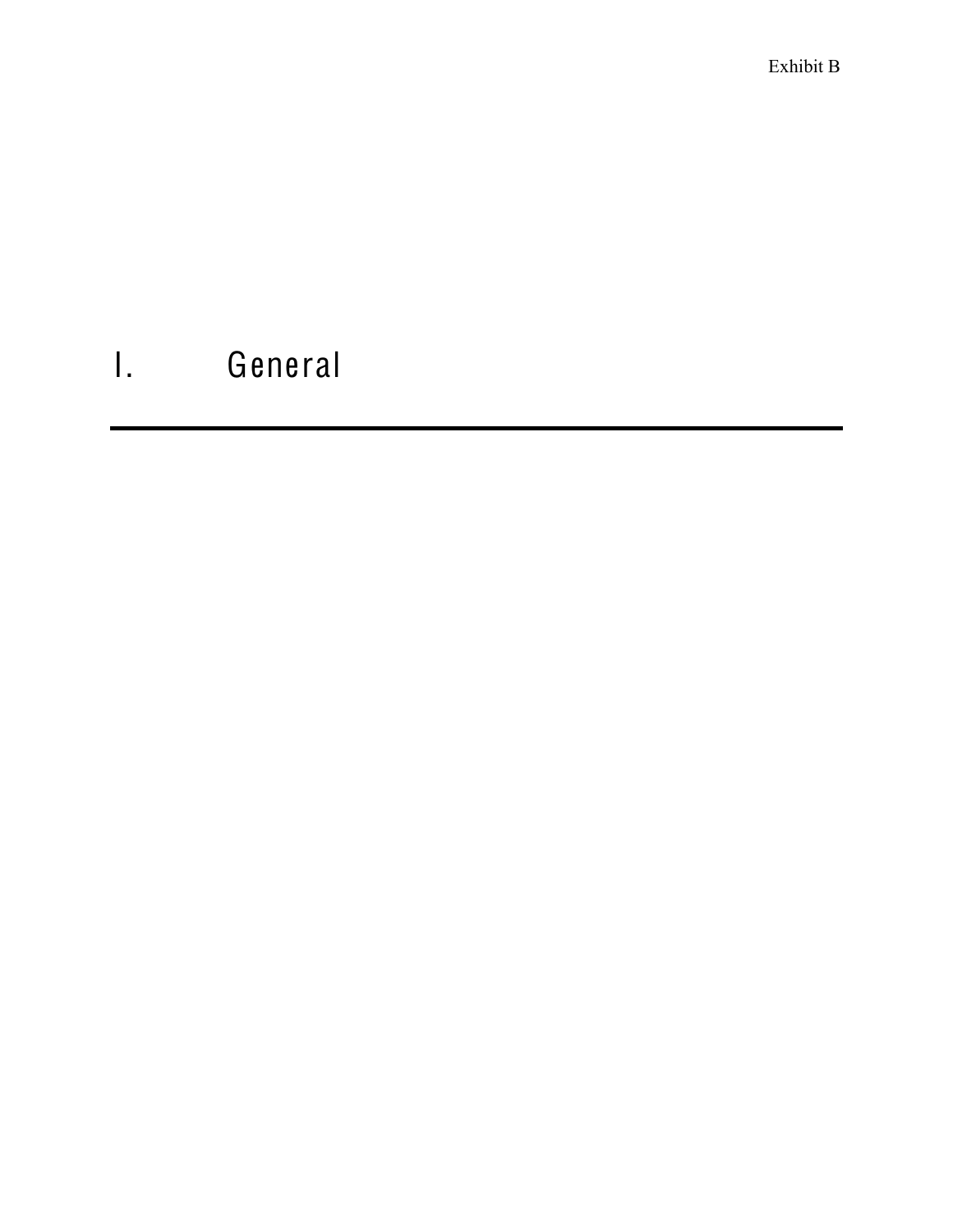# **CONTENTS**

|                | <b>CROSS-REFERENCE GUIDE TO VARIOUS MANUALS CITED IN THIS</b>                                                                |  |
|----------------|------------------------------------------------------------------------------------------------------------------------------|--|
|                |                                                                                                                              |  |
|                |                                                                                                                              |  |
| $\mathsf{A}$   |                                                                                                                              |  |
| <b>B</b> .     | STATEMENT ON NONDISCRIMINATION AND ON INTOLERANCE 2                                                                          |  |
| $\mathcal{C}$  |                                                                                                                              |  |
| D              |                                                                                                                              |  |
| E              | CONSEQUENCES FOR VIOLATING THE POLICIES, PROCEDURES, OR<br><b>CODE OF CONDUCT CONTAINED OR REFERENCED IN THIS ICA POLICY</b> |  |
|                |                                                                                                                              |  |
| $F_{\cdot}$    |                                                                                                                              |  |
| G.             |                                                                                                                              |  |
| $H_{\cdot}$    |                                                                                                                              |  |
| $\mathbf{I}$ . |                                                                                                                              |  |
| $J_{\cdot}$    |                                                                                                                              |  |
| $\mathbf{K}$   |                                                                                                                              |  |
| L.             |                                                                                                                              |  |
| $M_{\cdot}$    |                                                                                                                              |  |
| N.             | SPORTS SPONSORSHIP AND CONFERENCE AFFILIATIONS  12                                                                           |  |
| $\Omega$       | ORGANIZATIONAL STRUCTURE OF PENN STATE ATHLETICS                                                                             |  |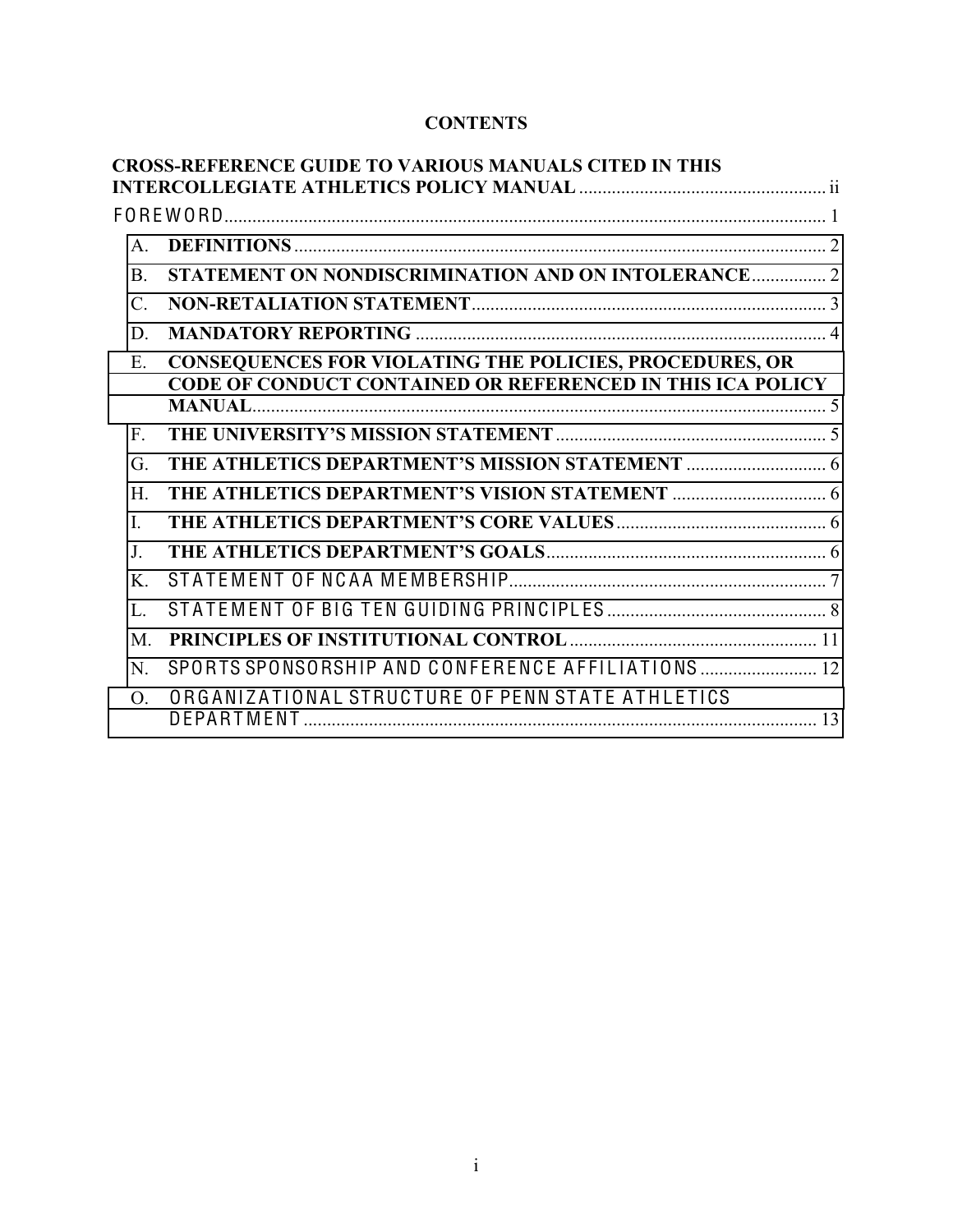## **CROSS)REFERENCE'GUIDE'TO'VARIOUS'MANUALS CITED'IN'THIS' INTERCOLLEGIATE ATHLETICS POLICY MANUAL**

The Pennsylvania State University Policy Manual and General Forms Usage Guide/Form Locator, available at http://guru.psu.edu/policies/.

The Pennsylvania State University Student Code of Conduct and Conduct Procedures, which are available for download at http://studentaffairs.psu.edu/conduct/.

The National Collegiate Athletic Association Constitution and Bylaws, which are contained in the NCAA Division I Manual, which is available for download at NCAA.org.

The Big Ten Conference Handbook, a copy of which is available for review at the Pennsylvania State University Athletics Department Compliance Office.

The Pennsylvania State University Code of Conduct for Intercollegiate Athletics, available for download at the website of the Pennsylvania State University Athletics Department, http://www.gopsusports.com/.

The Pennsylvania State University Intercollegiate Athletics Policy Manual, a copy of which is available for review at the Pennsylvania State University Athletics Department Compliance Office.

The Pennsylvania State University NCAA Compliance Manual, a copy of which is available for review at the Pennsylvania State University Athletics Department Compliance Office.

The Pennsylvania State University Student-Athlete Handbook and Planner, a copy of which is available for review at the Pennsylvania State University Athletics Department Compliance Office.

The Pennsylvania State University Intercollegiate Athletics Manuals for the Student-Athlete Services Office, Sports Camps, and Morgan Academic Support Center for Student-Athletes, copies of which are available for review at the Pennsylvania State University Athletics Department Compliance Office.

The Collective Bargaining Agreement between the Pennsylvania State University and Teamsters Local Union No. 8 (July 1, 2011 through June 30, 2014), a copy of which is available for download at http://ohr.psu.edu/assets/employee-relations/documents/TeamstersContract2011- 2014.pdf.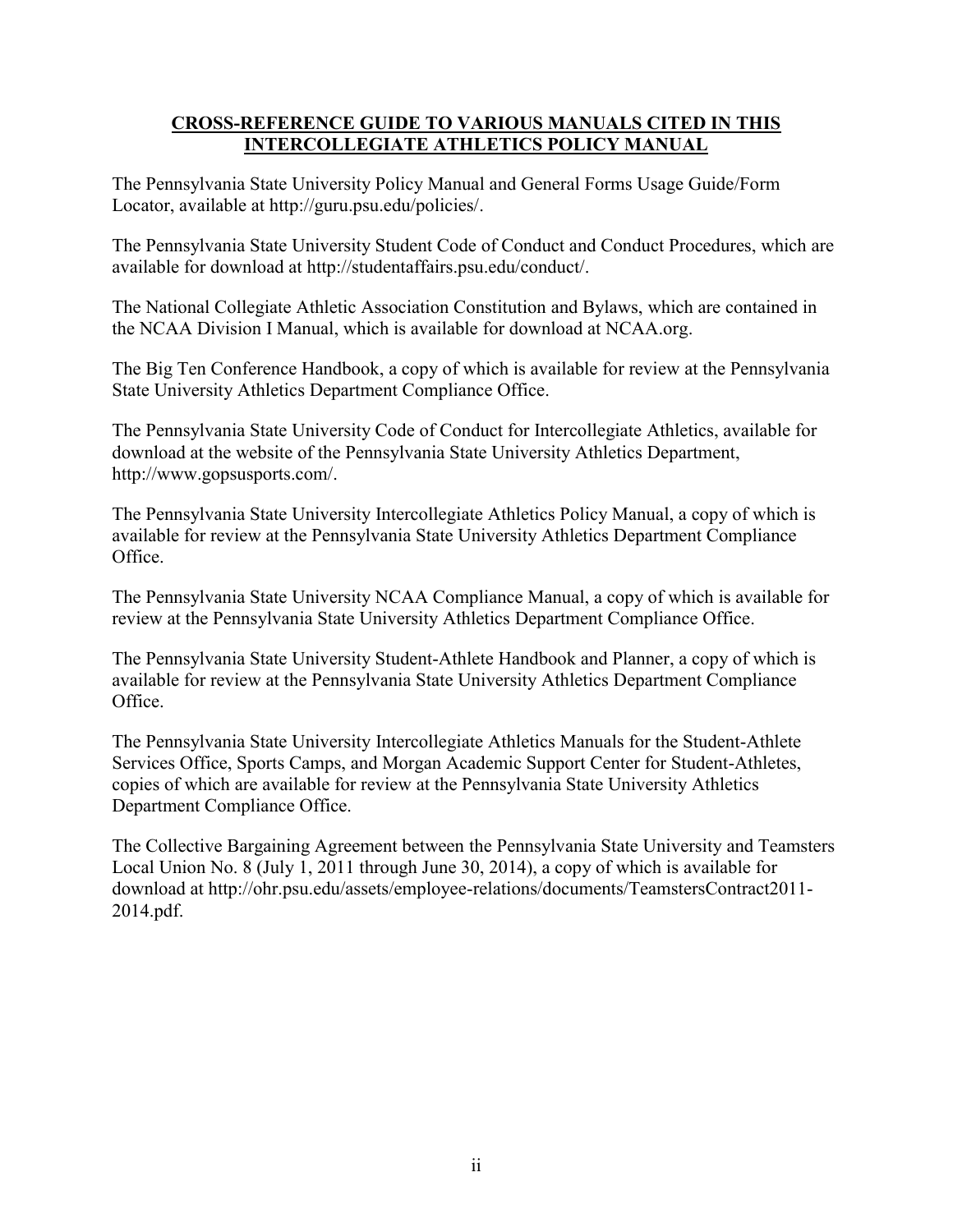### F ORE W ORD

The purpose of The Pennsylvania State University ("Penn State" or the "University") Intercollegiate Athletics Policy Manual ("ICA Policy Manual") is to identify and clearly define basic departmental policies and procedures for the Department of Intercollegiate Athletics ("Athletics Department" or "Department") at the Penn State-University Park campus. Any mission statement, policies, procedures, and/or code of conduct contained and/or referenced in this ICA Policy Manual should be construed in a manner consistent with the express terms, as well as the spirit and intent of the National Collegiate Athletic Association ("NCAA") Constitution and Bylaws, $<sup>1</sup>$  which are contained in the NCAA Division I Manual, and of the Big</sup> Ten Conference ("Big Ten") Handbook, the Penn State Code of Conduct for Intercollegiate Athletics, and any applicable University-wide policies and procedures.

The policies and procedures in this ICA Policy Manual are intended to keep Athletics Department personnel, especially new personnel, informed about important NCAA, Big Ten, and University and Athletics Department policies and procedures. Every effort will be made to disseminate written changes in policies and procedures in order to ensure a current and up-todate operating Manual. Careful adherence to the rules, regulations, and policies included or referenced in this ICA Policy Manual will promote understanding and unity, as well as aid in the attainment of Penn State athletic program goals and objectives.

The primary responsibility of the Athletics Department administration and coaches is to provide proper leadership and create an environment that fosters the opportunity for all "Covered Persons", as that term is defined below, to achieve personal and professional goals, and to maintain academic and athletic integrity. Departmental administrators, head coaches, and other key personnel will be provided a copy of this Manual, which is to be used in conjunction with existing manuals within the University and the Athletics Department, the University Policy Manual and the University's Form Locator, and the Penn State Code of Conduct for Intercollegiate Athletics. All employees of the Athletics Department are obligated to become thoroughly familiar with the contents of this ICA Policy Manual.

For further clarification of the policies identified in this Manual, consult the University Website for The Pennsylvania State University Policy Manual and Form Locator, available at http://guru.psu.edu/, the NCAA Division I Manual, Big Ten Handbook, and other related materials (e.g., NCAA Compliance, Student-Athlete Services Office, Morgan Academic Support Center for Student-Athletes, and Camps and Clinics) in addition to the Student-Athlete Handbook and Planner, which provide further detail on operational policies and procedures and all of which are listed on the previous page of this Chapter.

<sup>&</sup>lt;sup>1</sup> See the prior page for a list of where to locate various materials referenced in this ICA Policy Manual.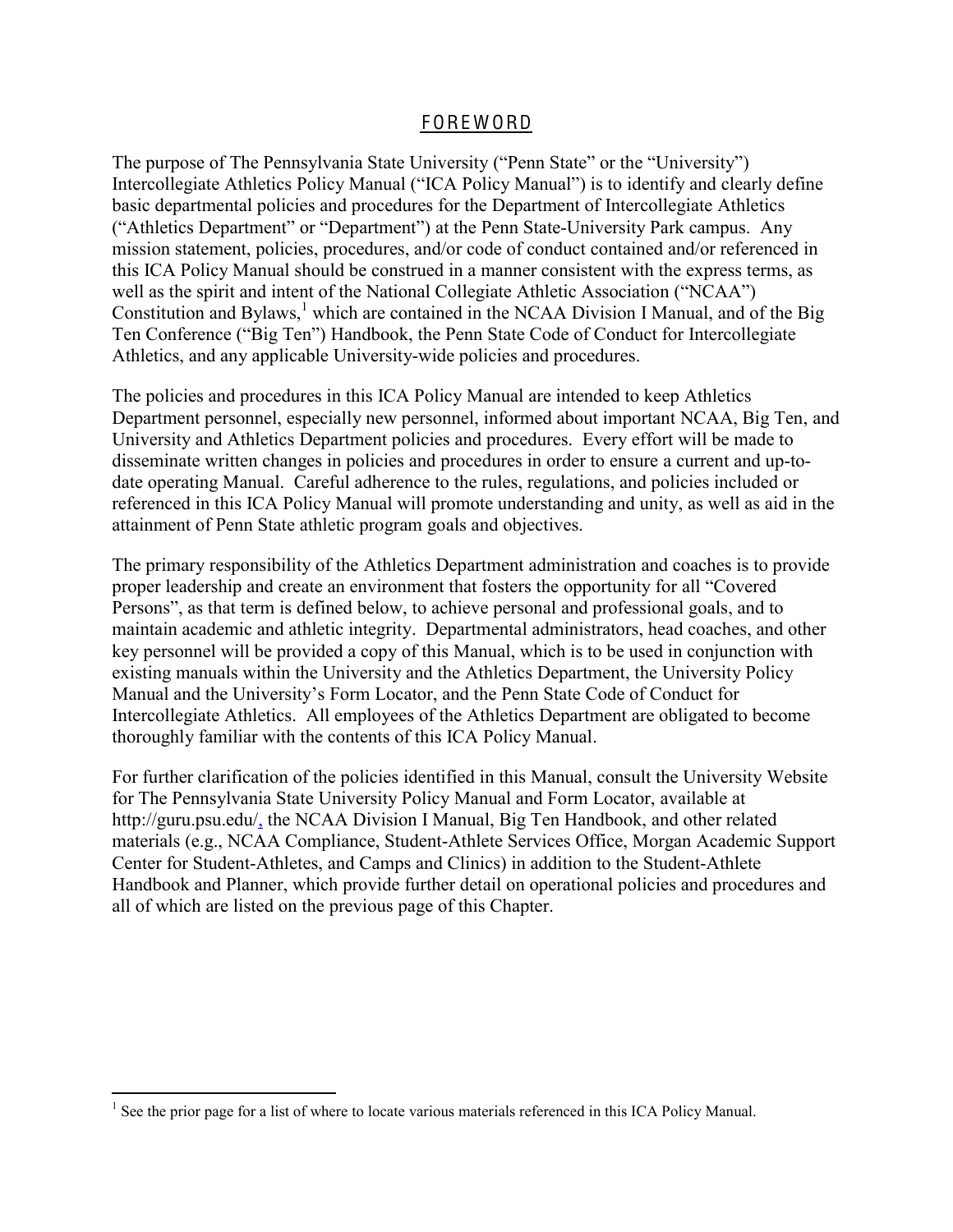## <span id="page-4-0"></span>A. **DEFINITIONS**

For purposes of this ICA Policy Manual:

"Athletics Department" means all University NCAA-sanctioned intercollegiate athletics teams and all persons engaged to perform services for those teams. The Athletics Department does not include events staff, ushers, security personnel, vendors, and other individuals who are engaged on a temporary basis to provide support at University athletic events.

"Athletics Integrity Agreement" means the agreement entered into by and among The National Collegiate Athletic Association, The Big Ten Conference, and The Pennsylvania State University, effective August 29, 2012.

"Athletics Integrity Council" means that body described in Part III B 2 of the Athletics Integrity Agreement, with the powers and duties described in that Part.

"Athletics Integrity Officer" means that individual described in Part III B 1 of the Athletics Integrity Agreement, with the powers and duties described in that Part.

"Covered Persons" means all student-athletes who participate on any University NCAAsanctioned intercollegiate athletics team; all coaches and all managers of any of the University's NCAA-sanctioned intercollegiate athletics teams; all University staff and other University employees who are directly involved with any of the University's NCAA-sanctioned intercollegiate athletics teams; the University's Board of Trustees individually and collectively ("Board" or "Board of Trustees"); the President of the University; and all members of the Athletics Director's Executive Committee.

"Institutional Control" means the efforts the University takes to comply with the NCAA Constitution and Bylaws and the Big Ten Handbook, and to detect, investigate, and sanction violations that occur.

"Staff" of the Athletics Department means all Athletics Department employees, except coaches, who are directly involved with any of the University's NCAA-sanctioned intercollegiate athletics teams, and all managers of any of the University's NCAAsanctioned intercollegiate athletics teams.

## <span id="page-4-1"></span>B. **STATEMENT'ON NONDISCRIMINATION'AND ON'INTOLERANCE**

The Pennsylvania State University is committed to the policy that all persons shall have equal access to programs, facilities, admission and employment without regard to personal characteristics not related to ability, performance, or qualifications as determined by University policy or by state or federal authorities. It is the policy of the University to maintain an academic, athletic, and work environment free of discrimination, including harassment. The University prohibits discrimination and harassment against any person because of age, ancestry, color, disability or handicap, genetic information, national origin, race, religious creed, sex, sexual orientation, gender identity or veteran status, as described in University Policy AD42. The University also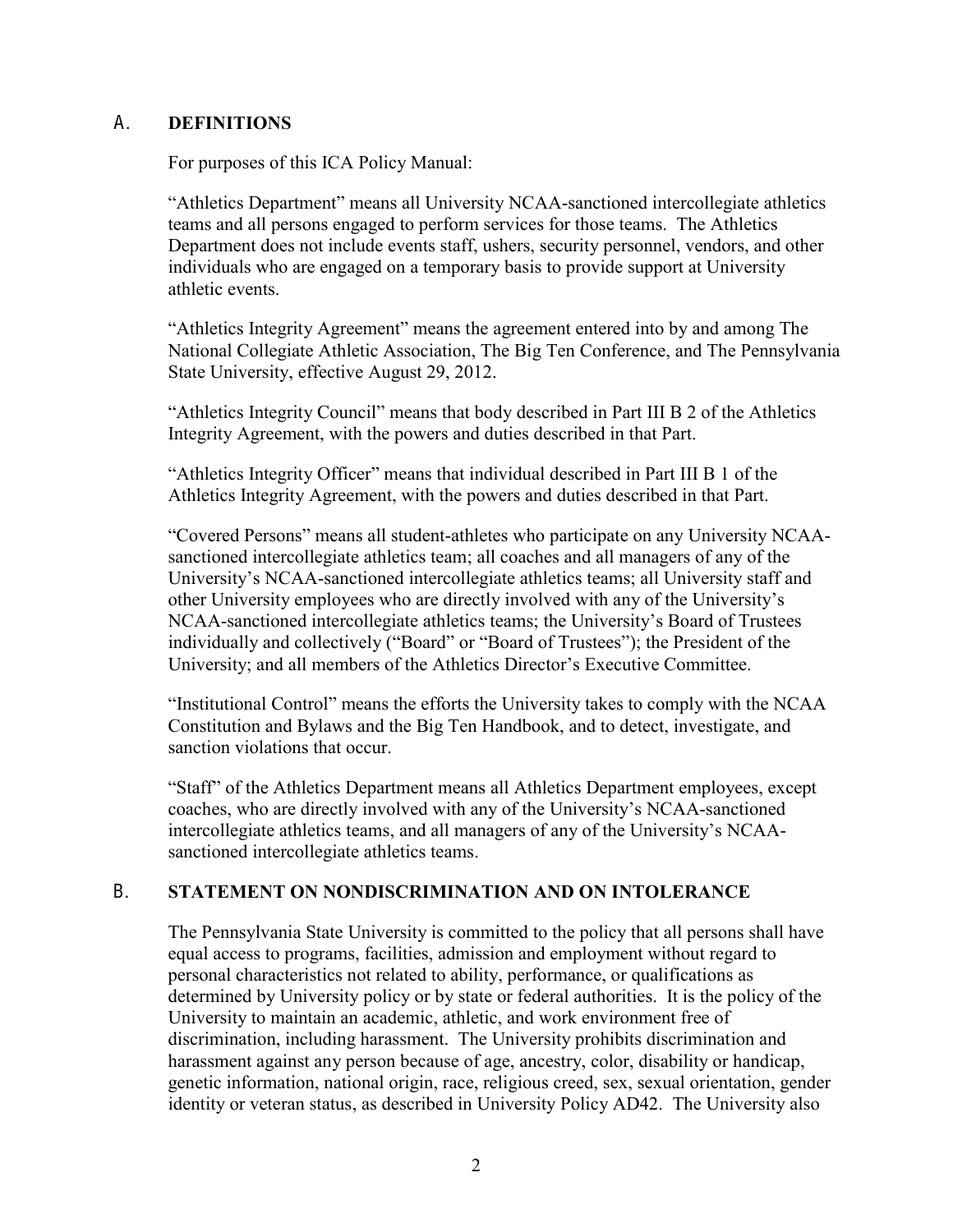prohibits retaliation due to the reporting of discrimination or harassment. Discrimination or harassment against faculty, staff or students will not be tolerated at Penn State.

The University reserves the right to investigate reported incidents of discrimination or harassment, and those determined to have perpetrated acts of discrimination or harassment will be subject to disciplinary measures up to and including expulsion or termination of employment.

The University is committed to creating an educational environment that is free from intolerance directed toward individuals or groups and strives to create and maintain an environment that fosters respect for others. As an educational institution, the University has a mandate to address problems of a society deeply ingrained with bias and prejudice. Toward that end, the University provides educational programs and activities to create an environment in which diversity and understanding of other cultures are valued.

Acts of intolerance violate the principles upon which American society is built and serve to destroy the fabric of the society we share. Such actions not only do untold and unjust harm to the dignity, safety and well-being of those who experience this pernicious kind of discrimination but also threaten the reputation of the University and impede the realization of the University's educational mission.

An act of intolerance refers to conduct that is in violation of a University policy, rule or regulation and is motivated by discriminatory bias against or hatred toward other individuals or groups based on characteristics such as age, ancestry, color, disability or handicap, genetic information, national origin, race, religious creed, sex, sexual orientation, gender identity, or veteran status.

Sanctions will be imposed for any violation of any provision of the NCAA Constitution or Bylaws, the Big Ten Handbook, and/or any University-wide or Athletics Department policy, rule or regulation related to intolerance.

At the same time, however, the expression of diverse views and opinions is encouraged in the University community. Further, the First Amendment of the United States Constitution assures the right of free expression. In a community that recognizes the rights of its members to hold divergent views and to express those views, sometimes ideas are expressed that are contrary to University values and objectives. Nevertheless, the University may not impose disciplinary sanctions upon such expression when it is otherwise in compliance with University regulations or federal or state law.

## <span id="page-5-0"></span>C. **NON)RETALIATION STATEMENT**

The University maintains a strict non-retaliation and non-retribution policy for anyone, including but not limited to any Covered Person who takes any action that he/she reasonably believed to be necessary to uphold or enforce compliance with the Penn State Code of Conduct for Intercollegiate Athletics, the University's obligations under the NCAA Constitution and Bylaws and the Big Ten Handbook, including NCAA and Big Ten principles regarding Institutional Control, responsibility, ethical conduct, and integrity, and this ICA Policy Manual.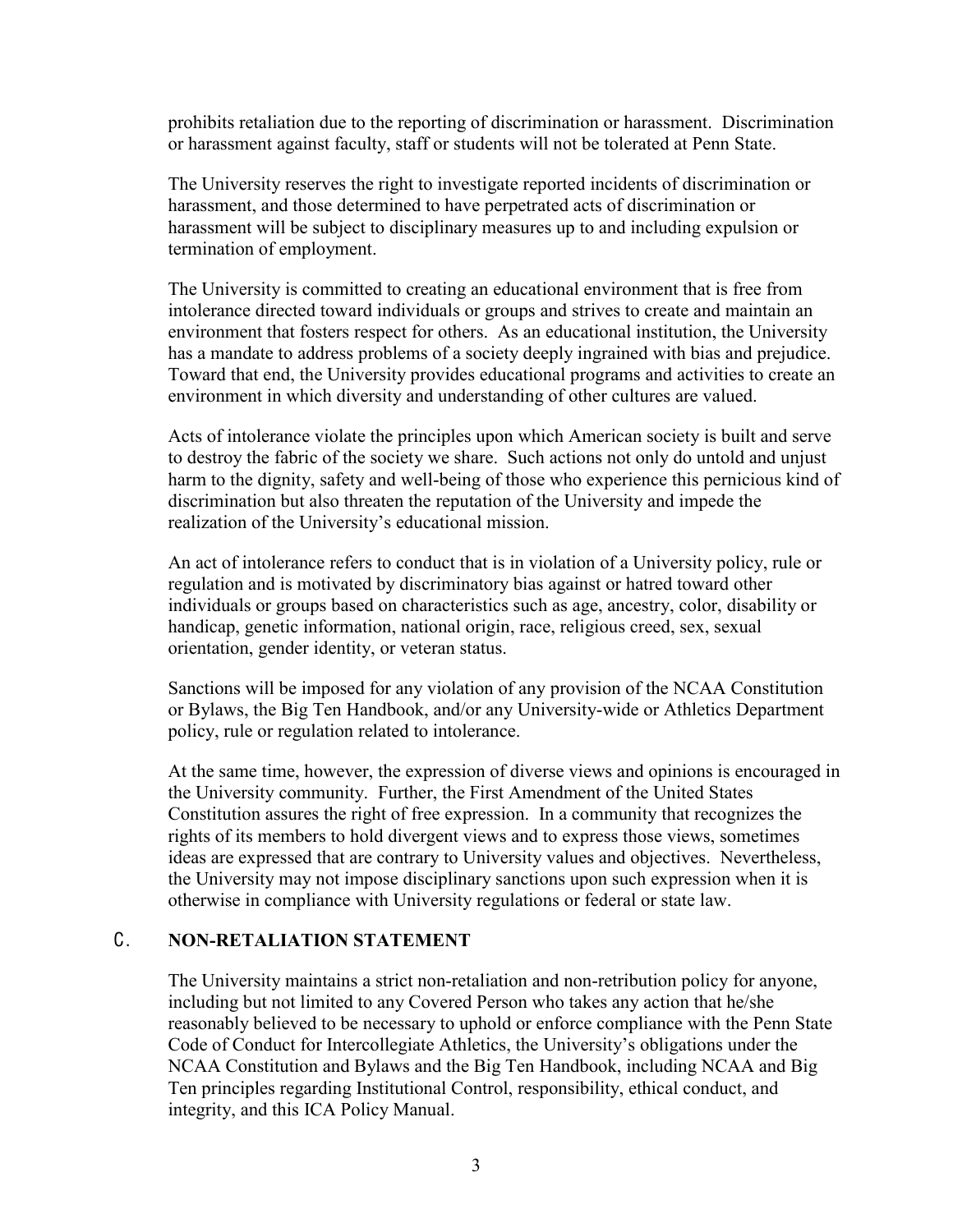This non-retaliation statement shall be subject to University Policy AD67 – Disclosure of Wrongful Conduct and Protection from Retaliation, which is available at http://guru.psu.edu/policies/AD67.html.

## <span id="page-6-0"></span>D. **MANDATORY'REPORTING**

All Covered Persons shall report—anonymously, if desired—any suspected violation(s) of the University's or the Athletics Department's policies, the NCAA Constitution and Bylaws, the Big Ten Handbook, this ICA Policy Manual, or the Penn State Code of Conduct for Intercollegiate Athletics, or any other conduct that materially undermines the University's or the Athletics Department's commitment to its Core Values of integrity, honor and respect.

Reports of suspected violations of NCAA Constitution or Bylaws or the Big Ten Handbook should be made to the office of the Associate Athletic Director for Compliance and Student-Athlete Services, but at the reporter's option may be made through any one or more of the following methods listed below.

Reports of other suspected violations should be made via any one or more of the following methods, at the reporter's option:

(a) to the Athletics Integrity Officer;

(b) via the University's Compliance and Ethics Hotline (http://www.psu.edu/ur/hotline.html);

(c) through the procedures set forth under University Policy AD  $67$ , "Disclosure of Wrongful Conduct and Protection from Retaliation." (http://guru.psu.edu/policies/AD67.html); or

(d) through any other University procedure for reporting suspected misconduct, such as filing a report with the Office of Student Conduct (http://studentaffairs.psu.edu/conduct/formsandbrochures.shtml), the University Police (http://www.police.psu.edu/witness/form.shtml), or the Affirmative Action Office (http://equity.psu.edu/reporthate).

In addition to the mandatory reporting obligations above, all Covered Persons shall be subject to University Policy AD74 – Compliance with the Jeanne Clery Disclosure of Campus Security Policy and Campus Crime Statistics Act of 1998 (the "Clery Act"), which is available at http://guru.psu.edu/policies/AD74.html. The Clery Act requires the University to report specified crime statistics on the University campus and areas within the same reasonably contiguous geographic area of the campus, and to provide other safety and crime information to members of the campus community. Consistent with the Cleary Act and Policy AD74, all Covered Persons shall promptly report to a Campus Security Authority, as that term is defined in University Policy AD74, any suspected Cleary Act-related crime, which includes criminal homicide (murder and both negligent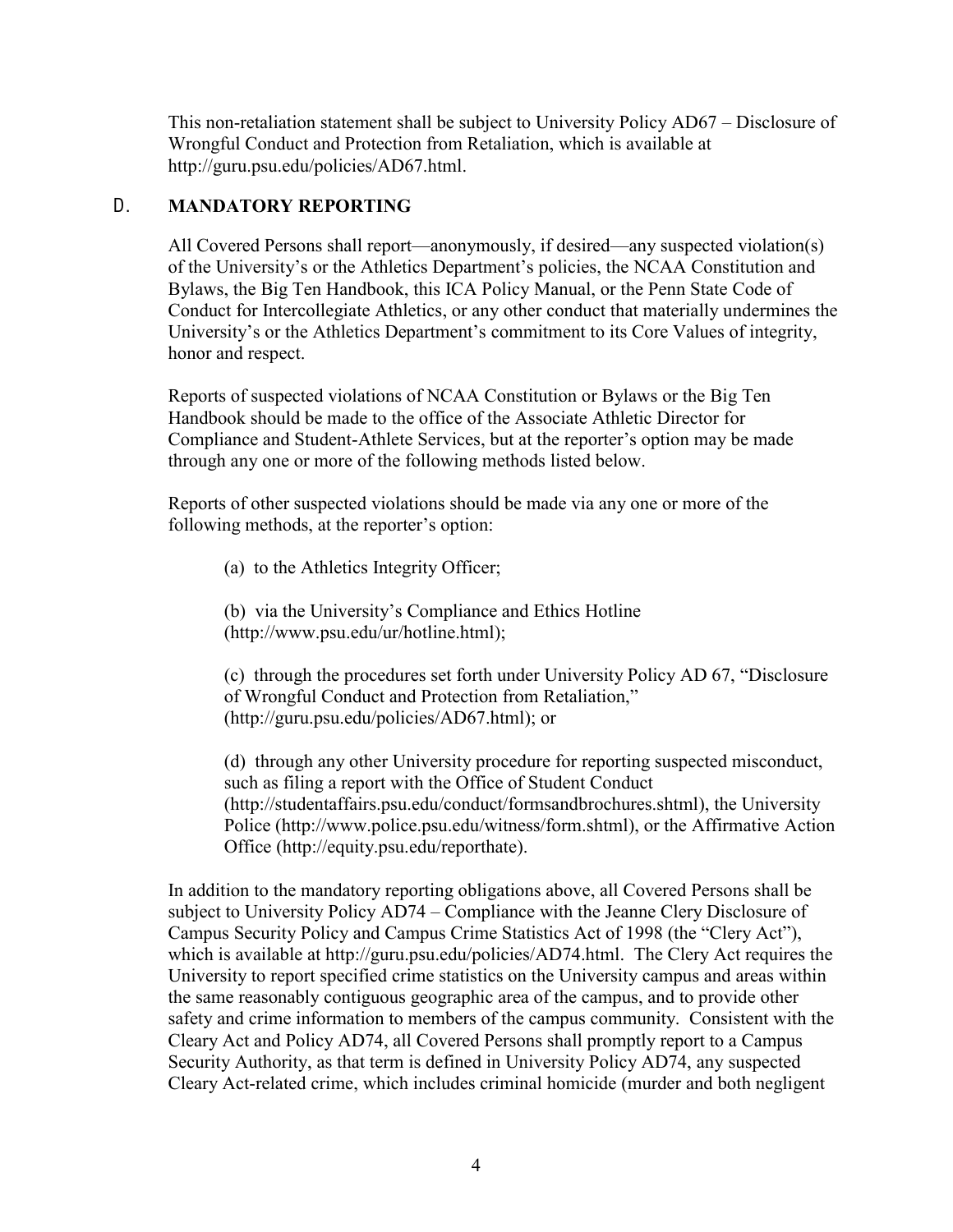and non-negligent manslaughter), sex offenses (forcible and non-forcible), robbery, aggravated assault, burglary, motor vehicle theft, arson, and hate crimes.

## <span id="page-7-0"></span>E. **CONSEQUENCES FOR VIOLATING THE POLICIES, PROCEDURES, OR CODE'OF'CONDUCT'CONTAINED OR'REFERENCED'IN'THIS ICA POLICY MANUAL**

Any Covered Person found to have violated any policy, procedure, or code of conduct contained or referenced in this ICA Policy Manual may be subject to a disciplinary action as permitted by the NCAA, the Big Ten, and/or the University. For applicable disciplinary action(s) permitted by the NCAA and/or the Big Ten, please consult the NCAA Constitution and Bylaws and the Big Ten Handbook, and for applicable University disciplinary procedures/policies, please consult University Human Resources Policies and Guidelines, which are available at http://guru.psu.edu/policies/#HUMAN, and the University Student Code of Conduct and Conduct Procedures. In addition, any Covered Person found to have violated this ICA Policy Manual may be required to attend additional training sessions relating to the implementation of the Manual.

If the Covered Person who has been found to have committed any such violation is an employee of the University, the disciplinary action may include, but is not limited to, a verbal warning, written reprimand to be placed in the employee's personnel file, suspension with or without pay, or immediate termination.

If the Covered Person who has been found to have committed any such violation is a student-athlete, the disciplinary action may include, but is not limited to, a verbal warning, suspension from play and other team-related activities, termination of scholarship, or immediate expulsion from the University.

If the Covered Person who has been found to have committed any such violation is a member of the Board of Trustees, the disciplinary action may include the full range of sanctions that may be applicable to a Board member.

## <span id="page-7-1"></span>F. THE UNIVERSITY'S MISSION STATEMENT

Penn State is a multicampus public research university that educates students from Pennsylvania, the nation and the world, and improves the wellbeing and health of individuals and communities through integrated programs of teaching, research, and service.

Our instructional mission includes undergraduate, graduate, professional, and continuing education offered through both resident instruction and online delivery. Our educational programs are enriched by the cutting edge knowledge, diversity, and creativity of our faculty, students, and staff.

Our research, scholarship, and creative activity promote human and economic development, global understanding, and progress in professional practice through the expansion of knowledge and its applications in the natural and applied sciences, social sciences, arts, humanities, and the professions.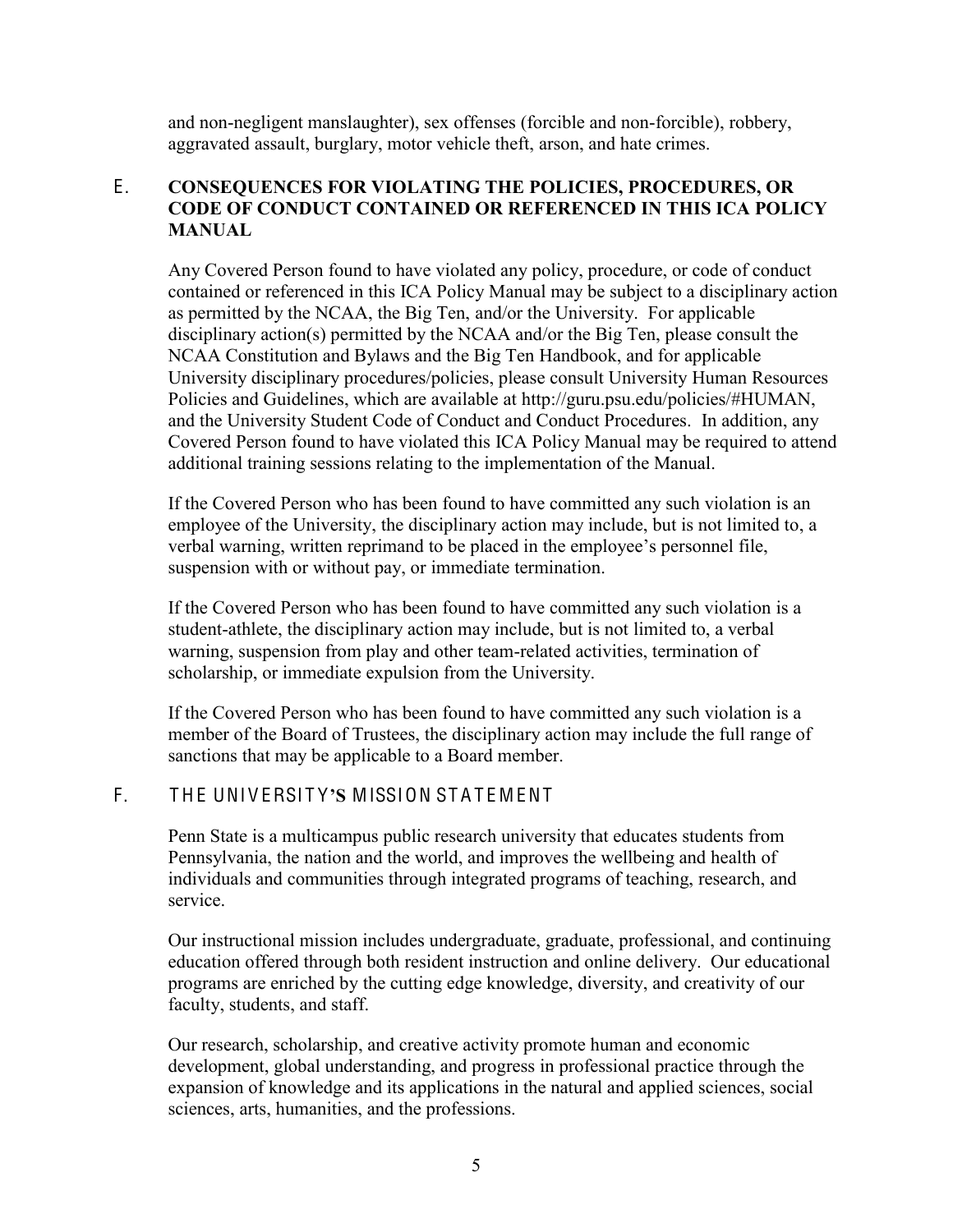As Pennsylvania's land-grant university, we provide unparalleled access and public service to support the citizens of the Commonwealth. We engage in collaborative activities with industrial, educational, and agricultural partners here and abroad to generate, disseminate, integrate, and apply knowledge that is valuable to society.

# <span id="page-8-0"></span>G. THE ATHI ETICS **DEPARTMENT'S MISSION STATEMENT**

Consistent with the institutional mission of the University, the Athletics Department strives for excellence by offering all students model programs to develop meaningful standards of scholarship, athletic performance, leadership, community service, ethical and sports-like conduct within the institution's educational and social environments. The Athletics Department is committed to creating a climate for students and staff that reflects diverse values and needs; fosters an appreciation of a multicultural human society; assures equal access to athletic and academic opportunities without regard to personal characteristics or ability; and seeks greater involvement with an increasingly interdependent world.

# <span id="page-8-1"></span>H. THE ATHLETICS DEPARTMENT'S VISION STATEMENT

The vision of the Athletics Department is to maintain a broad-based program the equal of any in the nation; to achieve the most favorable graduation rate possible for studentathletes; to aid in the social preparation of young people for the diverse world they are about to enter; to create an awareness of public service and the importance of participation in community outreach; to field teams that compete at the highest levels of national and conference play; to encourage individual excellence and the esteem that follows; to provide recreational facilities and opportunities to address numerous interest areas; and to entertain the University student body and staff, alumni and fans with a consistently high level of competition that does not compromise the integrity that has characterized the Penn State athletics program from its inception.

# <span id="page-8-2"></span>I. THE ATHLETICS **DEPARTMENT'S CORE VALUES**

The Athletics Department's core values – Integrity, Honor, and Respect – reflect those principles that serve as our measure of success, regardless of the outcome on the field. Core values define who we are, not how we did. Core values are those attributes that, whether experiencing the highest high or the lowest low, will not be compromised or abandoned.

# <span id="page-8-3"></span>J. THE ATHLETICS DEPARTMENT'S GOALS

- To ensure that all student-athletes receive equitable treatment with equal access to the highest quality coaching, medical care, academic support programs, facilities and equipment.
- To attain national prominence for academic and athletic achievement.
- To encourage student-athletes, coaches and administrators to engage in meaningful service activities to create a healthy and productive environment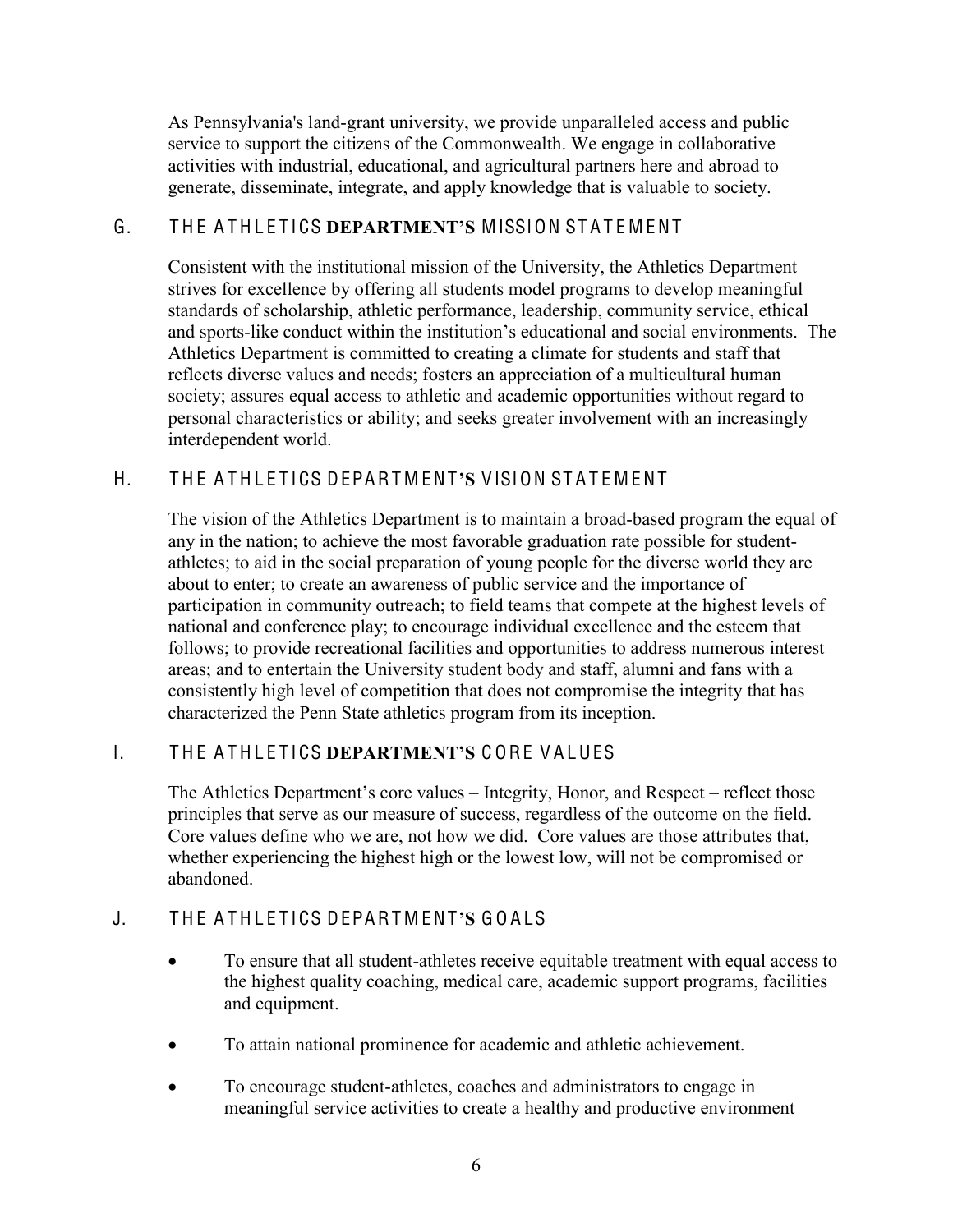between the University and the community.

- To offer numerous and varied club, intramural sports and recreational programs that respond to student interest and afford maximum participation by Penn State students and staff.
- To operate the athletic program in a fiscally-sound fashion, managing resources in a manner that will produce the most beneficial yield for the student-athletes, coaches and Staff.
- To continue the process of creating a culturally diverse Staff that reflects the student-athlete population and responds to the ethnic make-up of the University and the surrounding community.
- To field an athletic program that is representative of the University, its student body and its alumni worldwide and one that competes on an annual basis for the National Association of Collegiate Directors of Athletics Directors Cup, representative of all-sports supremacy in intercollegiate athletics.
- $\bullet$  To maintain and enhance Penn State's traditional standards of Institutional Control.
- To comply fully with the NCAA Constitution and Bylaws, the Big Ten Handbook, the Penn State Code of Conduct for Intercollegiate Athletics, this ICA Policy Manual, and all applicable University-wide and Athletics Department policies and procedures, as well as the principles regarding Institutional Control, responsibility, ethical conduct, and integrity reflected in the NCAA Constitution and Bylaws and the Big Ten Handbook.

## <span id="page-9-0"></span>K. STATEMENT OF NCAA MEMBERSHIP

Penn State, as a Division I-A member of the NCAA, endorses the Division I Philosophy Statement as stated in the NCAA Manual and below as a guide for maintaining high quality programs within the Penn State Athletics Department.

As a member of Division I, the University:

- 1. Subscribes to high standards of academic quality, as well as a breadth of academic opportunity.
- 2. Maintains high[est] standards of athletics and academic integrity.
- 3. Strives in its athletics program for regional and national excellence and prominence. Accordingly, its recruitment of athletes and its emphasis on and support of its athletics program are—in most cases—regional and national in scope.
- 4. Recognizes the dual objective in its athletics program of serving both the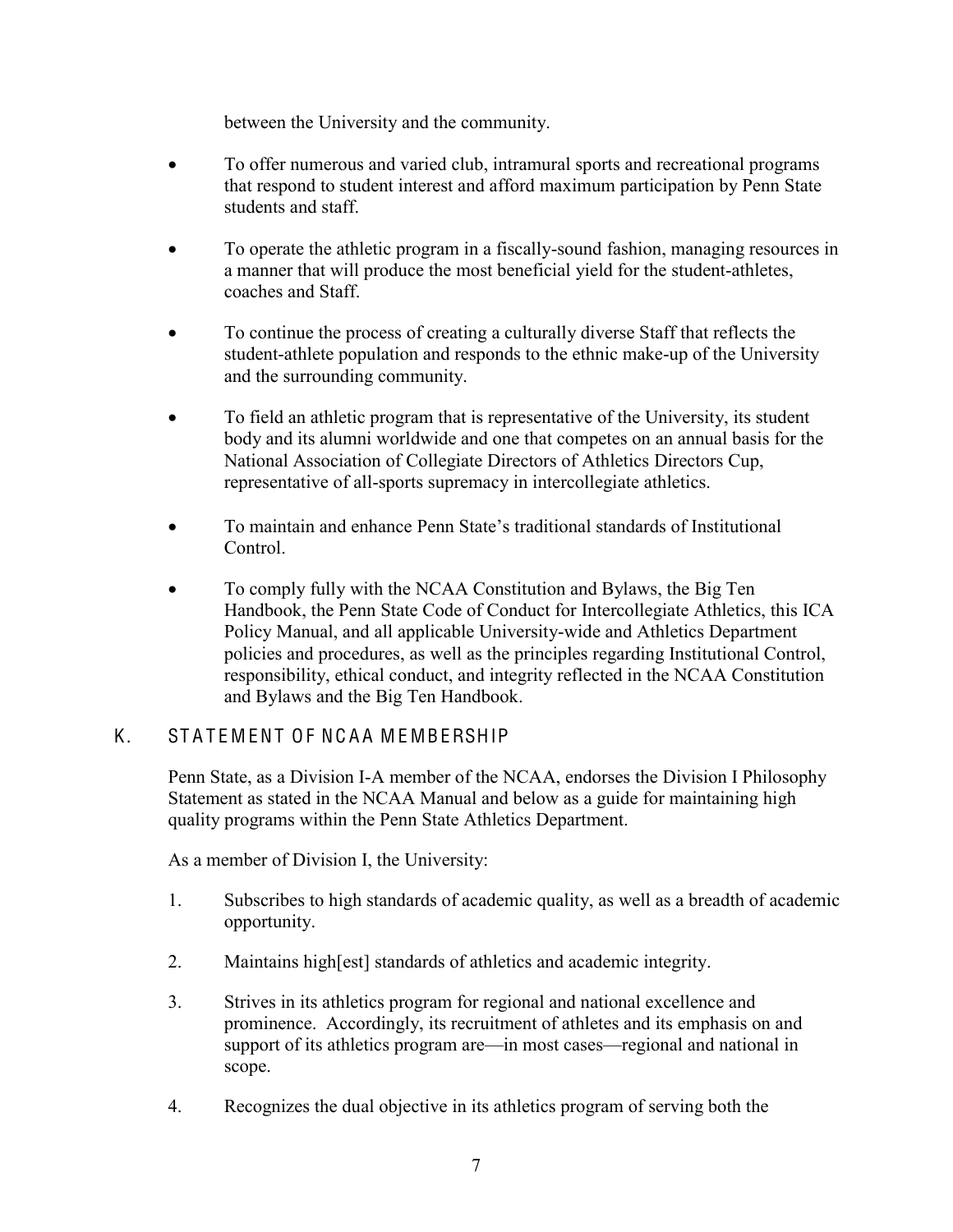University community (participants, student-body, faculty-staff, and alumni) and the general public (community, area, Commonwealth, and Nation).

- 5. Believes in offering extensive opportunities for participation in varsity intercollegiate athletics for both men and women.
- 6. Sponsors at the highest feasible level of intercollegiate competition one or both of the traditional spectator-oriented, income-producing sports of football and basketball.
- 7. Believes in scheduling its athletics contests primarily with other members of Division I, especially in the emphasized, spectator-oriented sports, as a reflection of its goal of maintaining an appropriate competitive level in its athletics program.
- 8. Strives to finance its athletics program insofar as possible from revenues generated by the program itself. All funds supporting athletics are controlled by the institution.
- 9. Understands, respects, and supports the programs and philosophies of other divisions. Occasionally, institutions from other divisions or athletic associations will seek membership in Division I. In such cases, the applicants should be required to meet, over a period of time, prescribed criteria for Division I membership in order to ensure that such institutions agree and comply with the principles and program objectives embodied in this statement.

# <span id="page-10-0"></span>L. STATEMENT OF BIG TEN GUIDING PRINCIPLES

The overall Principles contained in the Statement of Guiding Principles for the Big Ten Conference are as follows:

Academic Priority

The Big Ten Conference recognizes the transcendent priority of a studentathlete's academic collegiate experience. It places its highest values upon high academic values. The student-athlete is student first, athlete second.

• Class Time Precedence

Big Ten student-athletes have the right to regularly prepare for and attend classes and final examinations without significant interruption from athletic participation. Each Conference member institution will adopt and adhere to policies which respect the academic priority of its student-athletes.

- Graduation Commitment Each institution will provide every student-athlete the opportunity to earn a baccalaureate degree. Each student-athlete shall take full advantage of the opportunity to complete a degree successfully.
- Institutional Responsibility The Big Ten Conference recognizes the imperative of Institutional Control over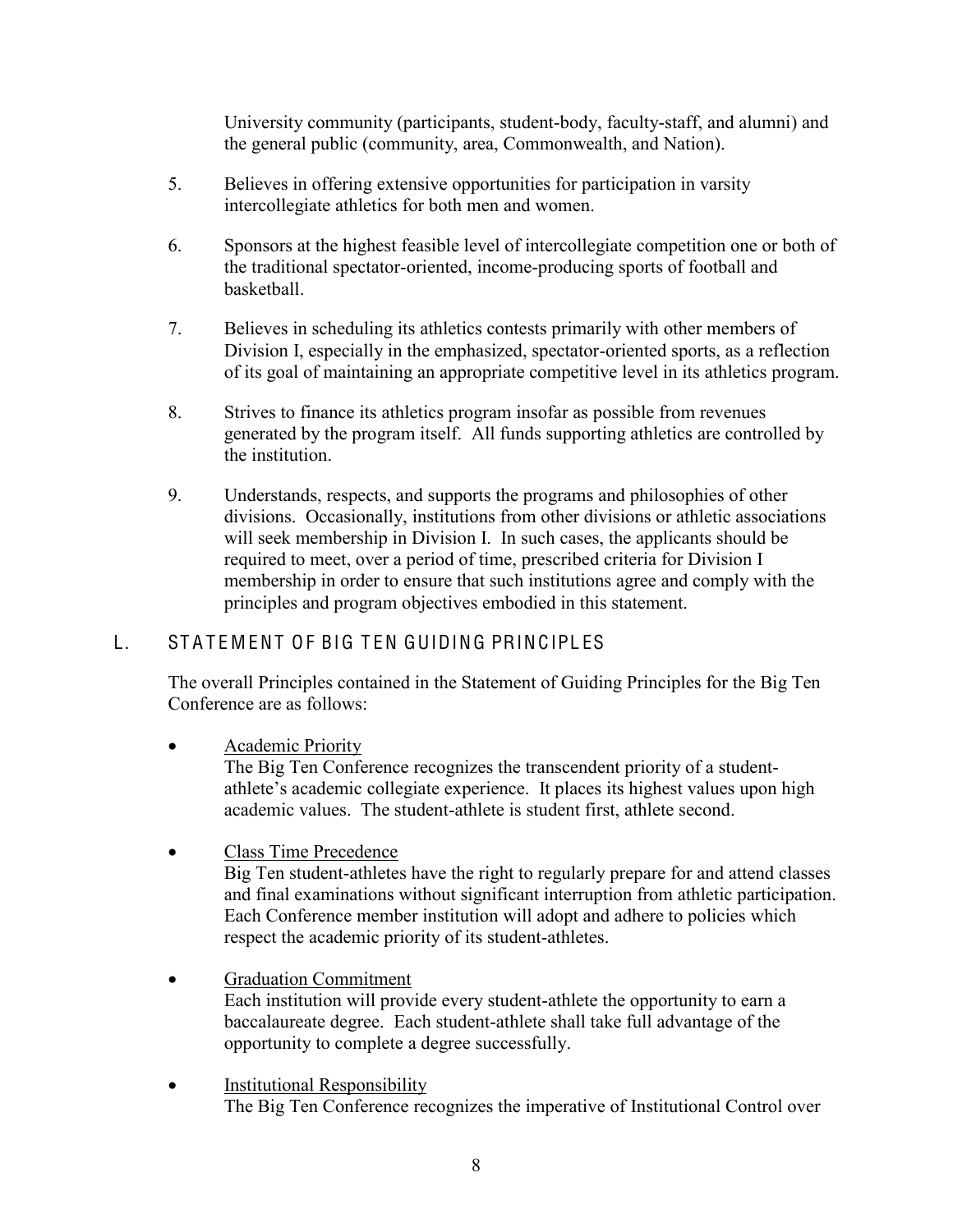intercollegiate athletics programs.

- Presidential Authority and Faculty Control
	- The governance of the Big Ten Conference depends on the concept of presidential or chancellorian authority. The principle of faculty control of the Joint Group shall be effectuated by authority delegated by the Council of Presidents. Further, member institutions should select Faculty Representatives for a significant number of years, so as to achieve continuity in the carrying forth of Conference academic principles and priorities and to permit the development of experienced faculty athletic leaders for both the Conference and the NCAA.
- National leadership

The Big Ten Conference, the Commissioner, the Conference office staff and its constituent members shall play an active leadership role in representing the values of its institutions in intercollegiate athletics at the national level.

- Diverse Representation The Joint Group shall assure that the viewpoints of diverse groups in the Big Ten are considered in the governance of the Conference.
- Sports-like Behavior

The student-athletes of a member institution and individuals employed by or associated with that institution shall conduct themselves with honesty and sportslike behavior in accordance with the rules and agreements of the Big Ten Conference.

 $\bullet$  Gambling

The Big Ten Conference has an affirmative responsibility to respond to violations of NCAA gambling legislation by student-athletes, athletics department Staff, and conference office staff members.

 $\bullet$  Drug Testing

The Big Ten Conference values "drug free" participation and is concerned with the impact of the use of NCAA-banned substances on the physical and psychological well-being of its student-athletes and the integrity of intercollegiate competition. As such, the Conference has an affirmative responsibility to complement the efforts of its member institutions, the NCAA, and other national and international sports governing bodies to address the use of performance enhancing drugs.

 $\bullet$  Equity

All member universities shall assure the fair distribution of resources, access to facilities, and treatment of student-athletes and personnel. The Big Ten acknowledges a responsibility to assert the value of achieving equal participation by men and women in intercollegiate sports.

• Competitive-Broad-Based Equity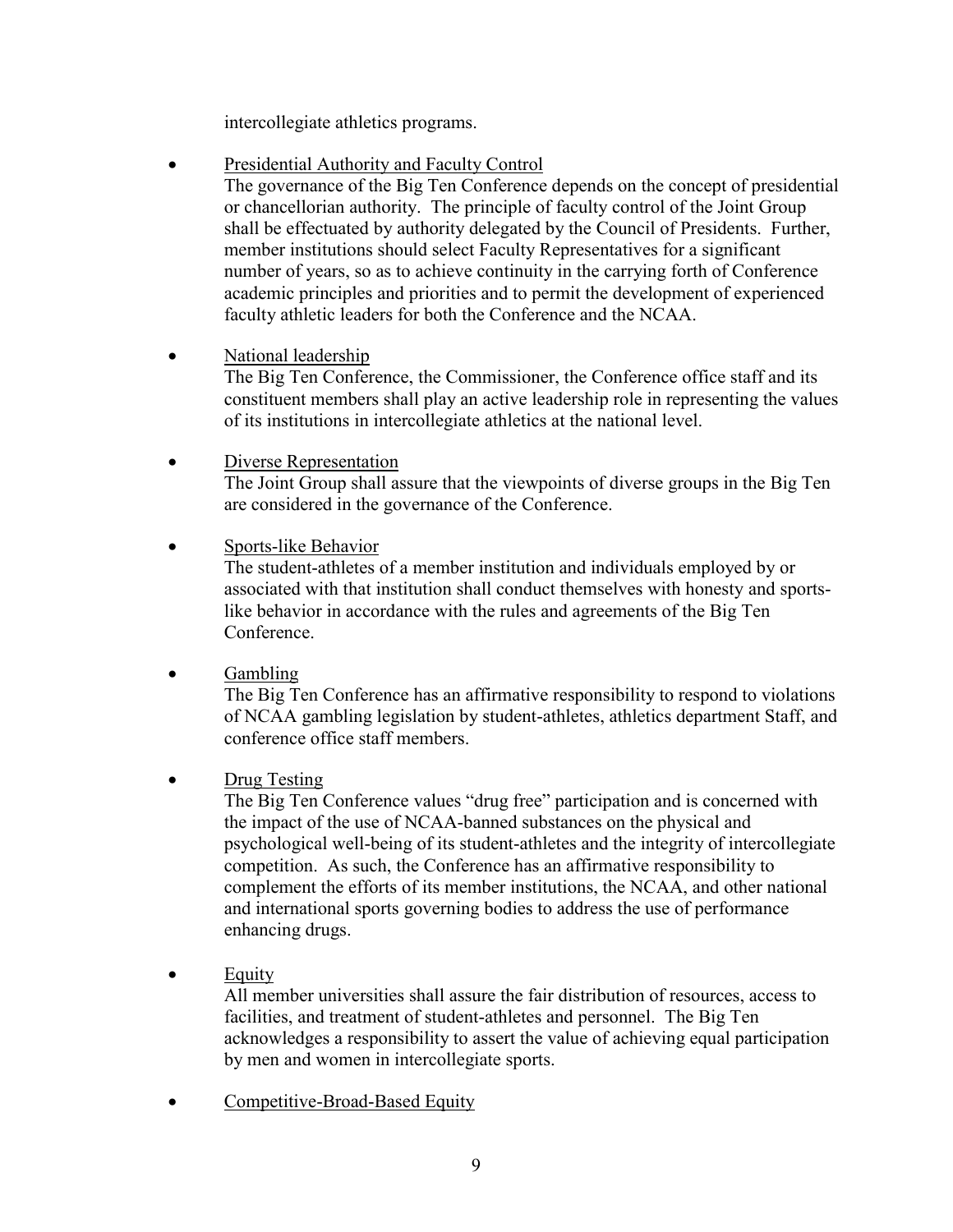The Conference is committed to providing broad-based equitable opportunities for men and women student-athletes, coaches, and administrators.

- Student-Athlete Experience The intercollegiate athletics program of each member institution shall be conducted in a manner designed to protect and enhance the academic, physical, and social development of its student-athletes.
- Competition-Championships

The determination of a championship(s) in each Conference sport is an historic and valuable function of the Conference. The Conference championship represents the culmination of each season's competitive efforts for the vast majority of Big Ten student-athletes. The student-athletes' participation in determination of the Conference champion shall reflect the high value the Conference places on these events.

• Competition-Anti-Discrimination

The Big Ten Conference shall not schedule any regular season or postseason Conference competition at sites, venues, or facilities which result in discrimination on the basis of race, gender, national origin, or religion.

Each Big Ten institution shall have-a written policy which prohibits studentathletes representing the institution from participation at sites, facilities, or venues which have membership requirements or practices which result in discrimination on the basis of race, gender, national origin or religion.

• Competition-Business Affairs

The Conference athletics administrators and Conference office shall make every effort in the management and administration of the existing television agreements and related schedules to reduce missed class time and other intrusions into student life.

• Conference Finances All member institutions share equally in supporting the cost of Conference office operations.

## • Governance Involvement

Each member of the Joint Group has an affirmative obligation to accept and participate in various ad hoc, standing, or governance committee assignments.

## • Business -Revenue Sharing

The Conference shall promote competitive equality and collegiality through distribution of televised revenues, tournament and bowl receipts, and football gate receipts. The principle of nourishing and maintaining the concept of the Conference shall have priority in the distribution of revenue.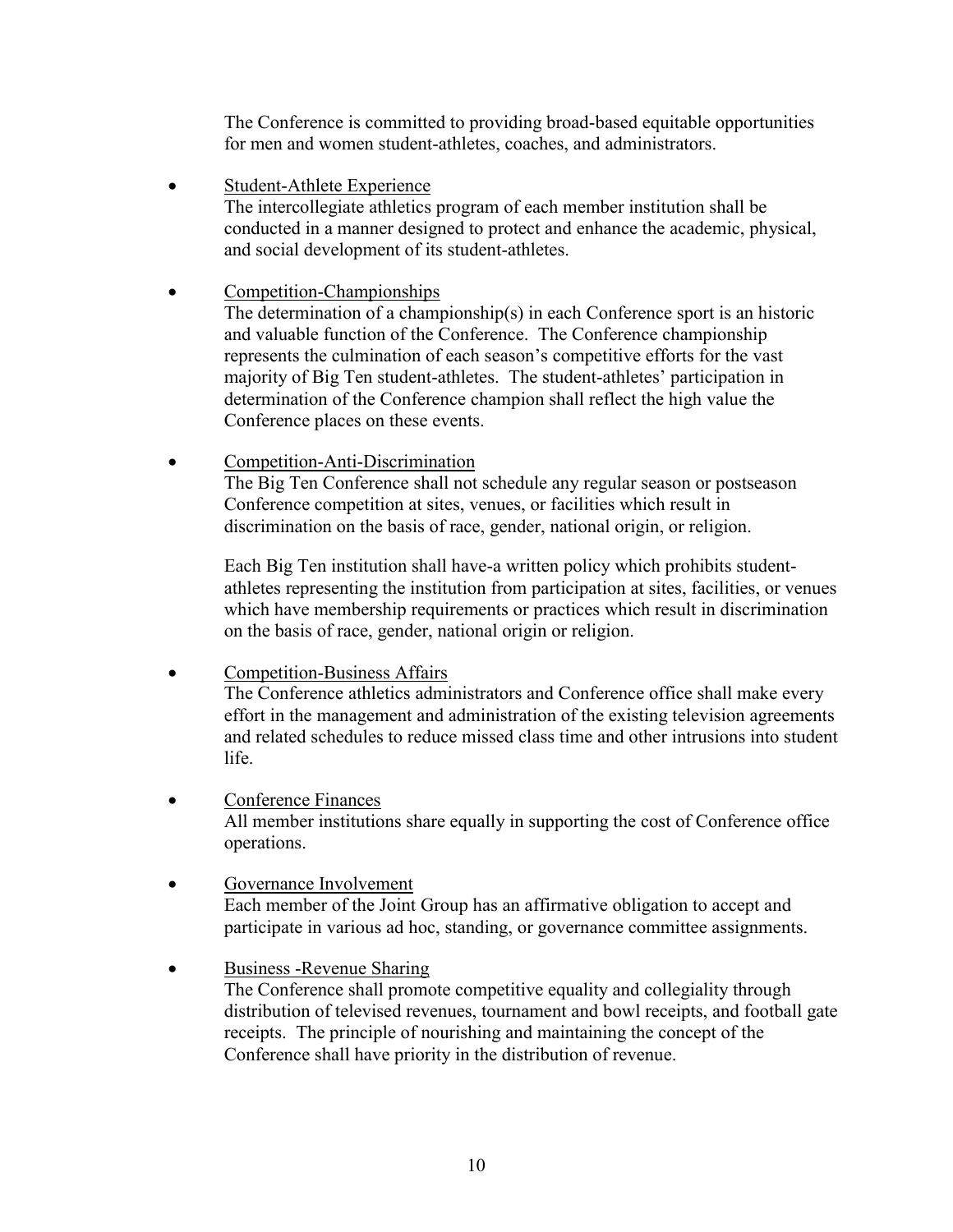## <span id="page-13-0"></span>M. **PRINCIPLES OF INSTITUTIONAL CONTROL**

Penn State is committed to the principles of Institutional Control and believes that the principle of shared compliance responsibilities is a critical component to the maintenance of Institutional Control. The University President, the Board of Trustees (individually and collectively), Athletics Department administrators, coaches, managers, Staff members, athletics support groups, student-athletes, and any other University staff and employees who are directly involved with any of the University's NCAA-sanctioned intercollegiate athletics teams are all individuals and groups representing Penn State's athletics interests and are responsible for ensuring Penn State's commitment to the integrity of the institution and its intercollegiate athletics program.

In determining whether there has been a lack of Institutional Control when a violation of NCAA or Big Ten rules or regulations has been found, it is necessary to ascertain what formal institutional policies and procedures were in place at the time the violation occurred and whether those policies and procedures, if adequate, were being monitored and enforced. It is important that policies and procedures be established so as to deter violations and not merely to discover their existence after they have taken place. In a case where a violation took place but proper procedures existed and were appropriately enforced, especially when the procedures resulted in the prompt detection, investigation, and reporting of the violation, a lack of Institutional Control would not be the cause of such violation.

The University has developed a strong commitment to maintaining Institutional Control of its athletics program by:

- 1. Sharing responsibility for compliance throughout the institution;
- 2. Establishing a system of sound policies and procedures that will help ensure compliance with the NCAA Constitution and Bylaws, Big Ten Handbook, the Penn State Code of Conduct for Intercollegiate Athletics, this ICA Policy Manual, and both University-wide and any other Athletics Department policies and procedures;
- 3. Auditing and evaluating its compliance program to ensure that adequate internal controls are in place; and
- 3. Creating the position of Athletics Integrity Officer; and
- 4. Forming the Athletics Integrity Council;

The principles of Institutional Control mandate that it shall be the responsibility of all "Covered Persons":

1. To adhere to and enforce the NCAA Constitution and Bylaws, the Big Ten rules and regulations, the Big Ten Handbook, this ICA Policy Manual, the Code of Conduct for Intercollegiate Athletics, and any and all applicable University-wide and other Athletics Department policies or procedures;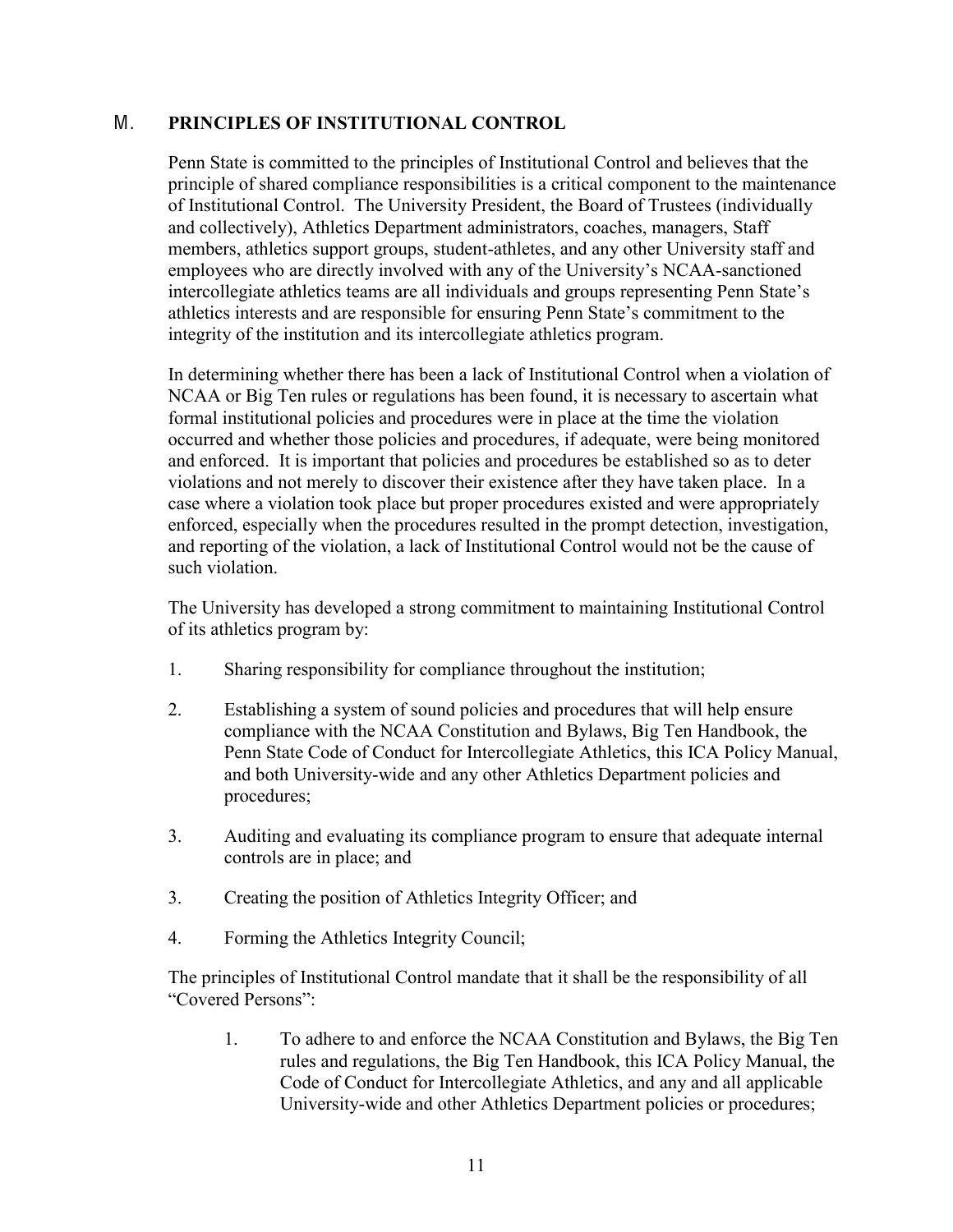- 2. To report any information concerning any violation or any possible violation of the NCAA Constitution and Bylaws, the Big Ten rules and regulations, the Big Ten Handbook, this ICA Policy Manual, the Code of Conduct for Intercollegiate Athletics, and any and all applicable University-wide or other Athletics Department policies and procedures;
- 3. To make all required reports and take prompt and appropriate remedial action whenever he or she finds that it is more likely than not a violation has occurred; and
- 4. To take appropriate action so that a student-athlete who has been determined to be ineligible or competed while ineligible, is withheld from further competition.

## <span id="page-14-0"></span>N. SPORTS SPONSORSHIP AND CONFERENCE AFFILIATIONS

Penn State sponsors 31 varsity sports. Their conference affiliations are as follows:

| <u> Men's Sports</u>  | <b>Conference Affiliation</b>                  |
|-----------------------|------------------------------------------------|
| Baseball              | <b>Big Ten Conference</b>                      |
| Basketball            | <b>Big Ten Conference</b>                      |
| <b>Cross Country</b>  | <b>Big Ten Conference</b>                      |
| Fencing               | Independent, Mid-Atlantic Region               |
| Football              | Big Ten Conference                             |
| Golf                  | <b>Big Ten Conference</b>                      |
| Gymnastics            | <b>Big Ten Conference</b>                      |
| Ice Hockey            | Independent                                    |
| <b>Indoor Track</b>   | <b>Big Ten Conference</b>                      |
| Lacrosse              | <b>Colonial Athletic Association</b>           |
| <b>Outdoor Track</b>  | Big Ten Conference                             |
| Soccer                | <b>Big Ten Conference</b>                      |
| Swimming              | <b>Big Ten Conference</b>                      |
| Tennis                | <b>Big Ten Conference</b>                      |
| Volleyball            | Eastern Intercollegiate Volleyball Association |
| Wrestling             | Big Ten Conference                             |
| <u>Women's Sports</u> | <b>Conference Affiliation</b>                  |
| <b>Basketball</b>     | <b>Big Ten Conference</b>                      |
| <b>Cross Country</b>  | <b>Big Ten Conference</b>                      |
| Fencing               | Independent, Mid-Atlantic Region               |
| Field Hockey          | <b>Big Ten Conference</b>                      |
| Golf                  | Big Ten Conference                             |
| Gymnastics            | <b>Big Ten Conference</b>                      |
| Ice Hockey            | College Hockey America                         |
| <b>Indoor Track</b>   | <b>Big Ten Conference</b>                      |
| Lacrosse              | American Lacrosse Conference                   |
| <b>Outdoor Track</b>  | <b>Big Ten Conference</b>                      |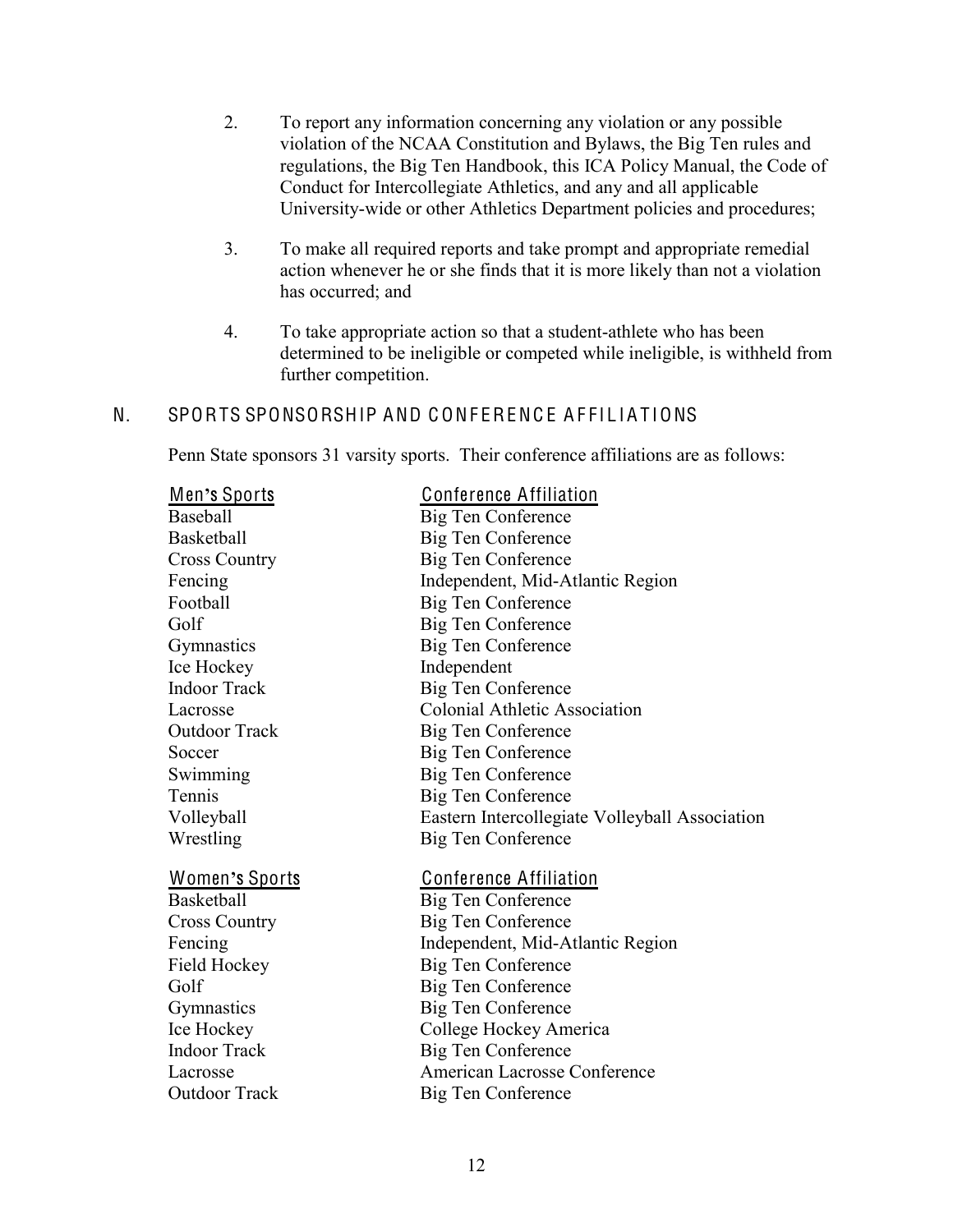| Soccer     | Big Ten Conference |
|------------|--------------------|
| Softball   | Big Ten Conference |
| Swimming   | Big Ten Conference |
| Tennis     | Big Ten Conference |
| Volleyball | Big Ten Conference |

### <span id="page-15-0"></span>O. ORGANIZATIONAL STRUCTURE OF PENN STATE ATHLETICS **DEPARTMENT**

As the executive officer for Intercollegiate Athletics, the Director of Athletics is responsible for administering both the men's and women's athletic programs, which includes establishing policies and overseeing business operations, personnel, and public relations. The Director of Athletics reports to the University President on budgetary, fiscal and non-academic personnel matters as well as on organization and policy matters.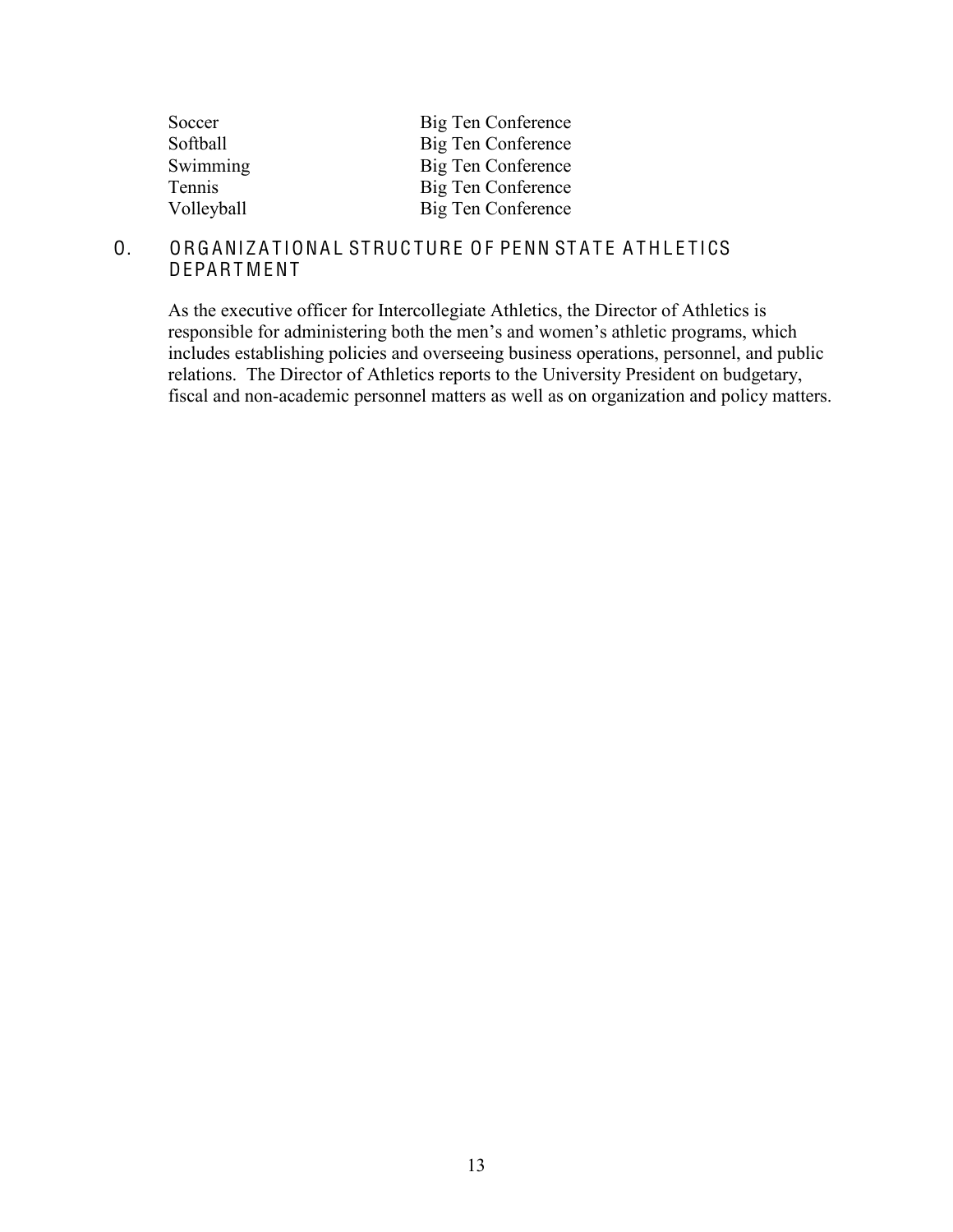Exhibit B

# II. Rights & Responsibilities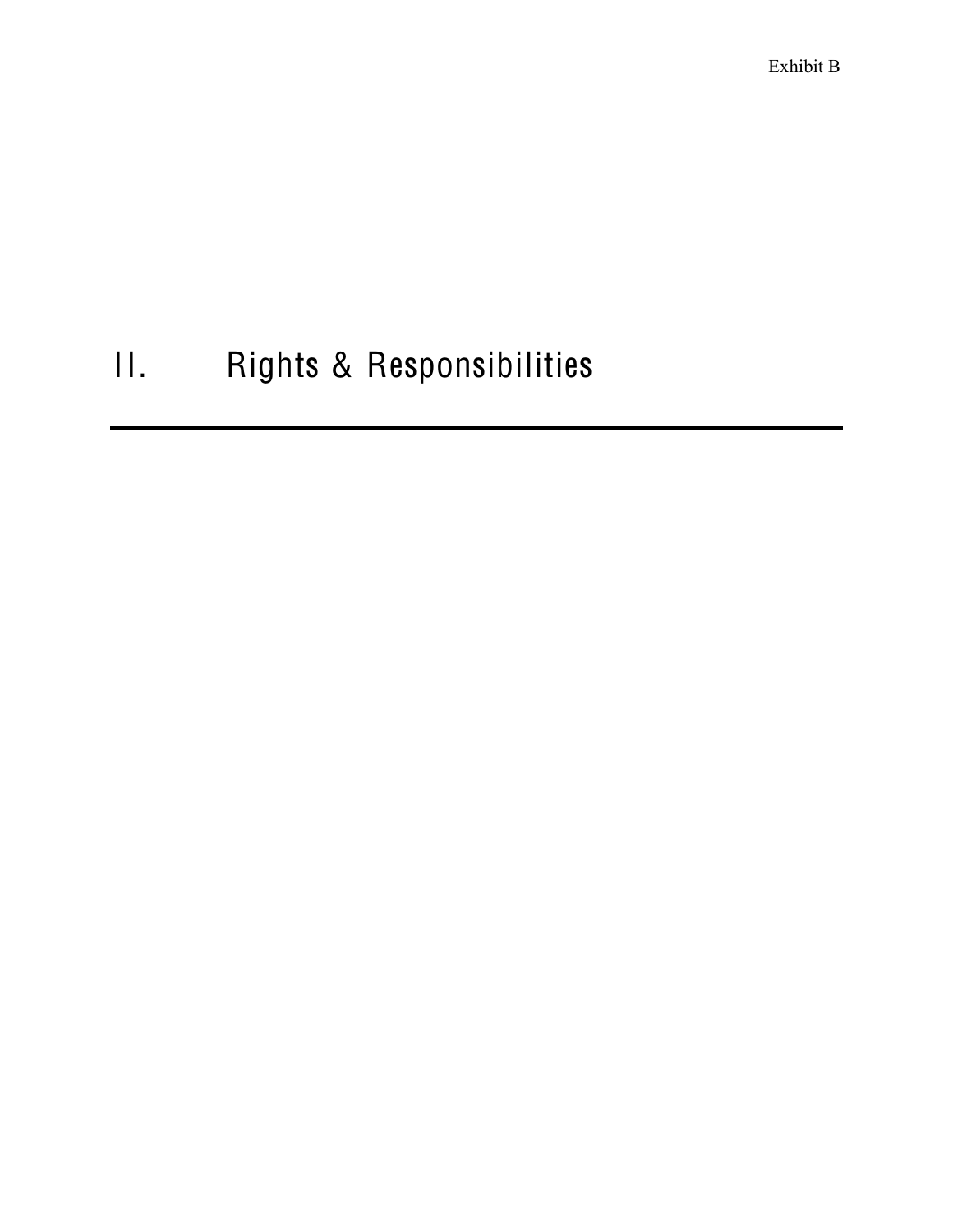# CONTENTS

| $\mathsf{A}$ |                  |                                                                       |  |  |
|--------------|------------------|-----------------------------------------------------------------------|--|--|
| <b>B.</b>    |                  |                                                                       |  |  |
|              | 1.               |                                                                       |  |  |
|              | 2.               |                                                                       |  |  |
|              | 3.               |                                                                       |  |  |
|              | $\overline{4}$ . |                                                                       |  |  |
|              | 5 <sub>1</sub>   |                                                                       |  |  |
|              | 6.               |                                                                       |  |  |
|              | 7 <sub>1</sub>   |                                                                       |  |  |
|              | 8.               |                                                                       |  |  |
|              | 9.               |                                                                       |  |  |
|              | 10 <sub>1</sub>  |                                                                       |  |  |
|              |                  |                                                                       |  |  |
|              | $\mathbf{1}$     |                                                                       |  |  |
|              | $\overline{2}$ . | University Student Code of Conduct and Penn State Code of Conduct for |  |  |
|              | $\mathcal{E}$    |                                                                       |  |  |
|              | 4                |                                                                       |  |  |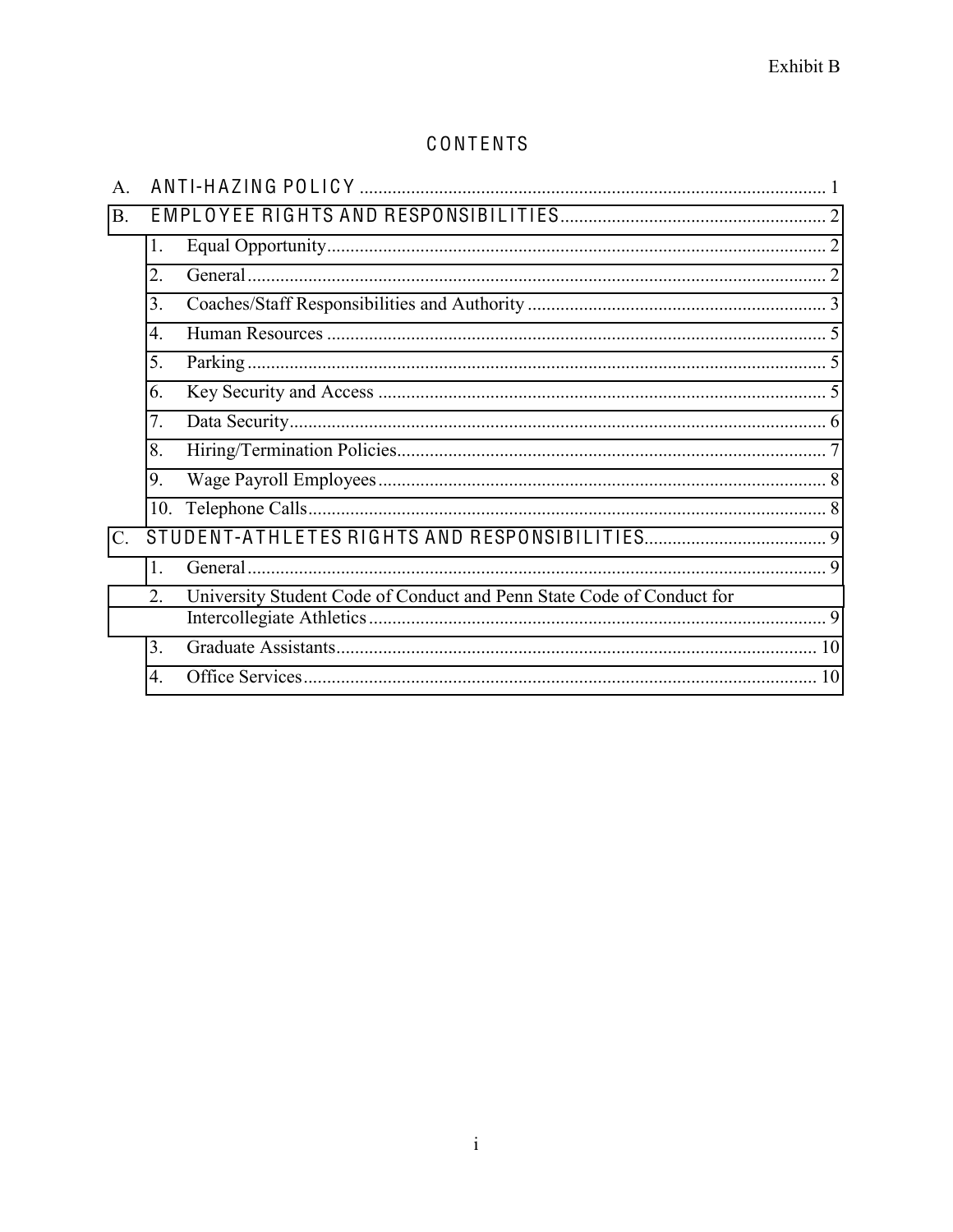## A. Anti-hazing policy

For purposes of this Section:

"Hazing" means, consistent with the Pennsylvania Anti-hazing Law, 24 P.S.  $\S$  5351 et seq. and any applicable University policy, any action or situation that recklessly or intentionally endangers the mental or physical health or safety of a student or that willfully destroys or removes public or private property for the purpose of initiation or admission into or affiliation with, or as a condition for continued membership in, any organization operating under the sanction of or recognized as an organization by Penn State, including, without limitation, the University's NCAA-sanctioned Division I intercollegiate athletics teams. The term "Hazing" includes, but is not limited to:

1. Any brutality of a physical nature, such as whipping, beating, branding, forced calisthenics that are not part of an official or coach-sanctioned strength and conditioning program, or exposure to the elements;

2. Forced consumption of any food, liquor, drug or other substance, or any other forced physical activity that could adversely affect the physical or mental health or safety of the individual;

3. Any activity that would subject the individual to extreme mental stress, such as sleep deprivation, forced exclusion from social contact, forced conduct that could result in extreme embarrassment, or any other forced activity that could adversely affect the mental health or dignity of the individual;

4. Any willful destruction or removal of public or private property;

5. Placing an individual in a situation of actual or simulated peril or jeopardy;

6. Undignified stunts or methods, either private or public and/or any ordeal that is in any respect indecent or shocking to moral, cultural, or religious scruples or sensibilities; and

7. Kidnapping and paddling.

Any activity as described above upon which the initiation or admission into or affiliation with or continued membership in a recognized student organization, including the University's NCAA-sanctioned Division I intercollegiate athletics teams, is directly or indirectly conditioned shall be presumed to be "forced" activity, the willingness of an individual to participate in such activity notwithstanding.

The University and the Athletics Department maintain a strict anti-hazing policy. Thus, Covered Persons, either individually or as part of a group, shall not engage in Hazing. Any Covered Person engaging in any conduct or action that constitutes Hazing may be subject to civil or criminal liability under Pennsylvania's Anti-hazing Law, 24 P.S. § 5351 et seq., or otherwise in accordance with state law, in addition to any applicable sanction imposed by the University and/or the Athletics Department.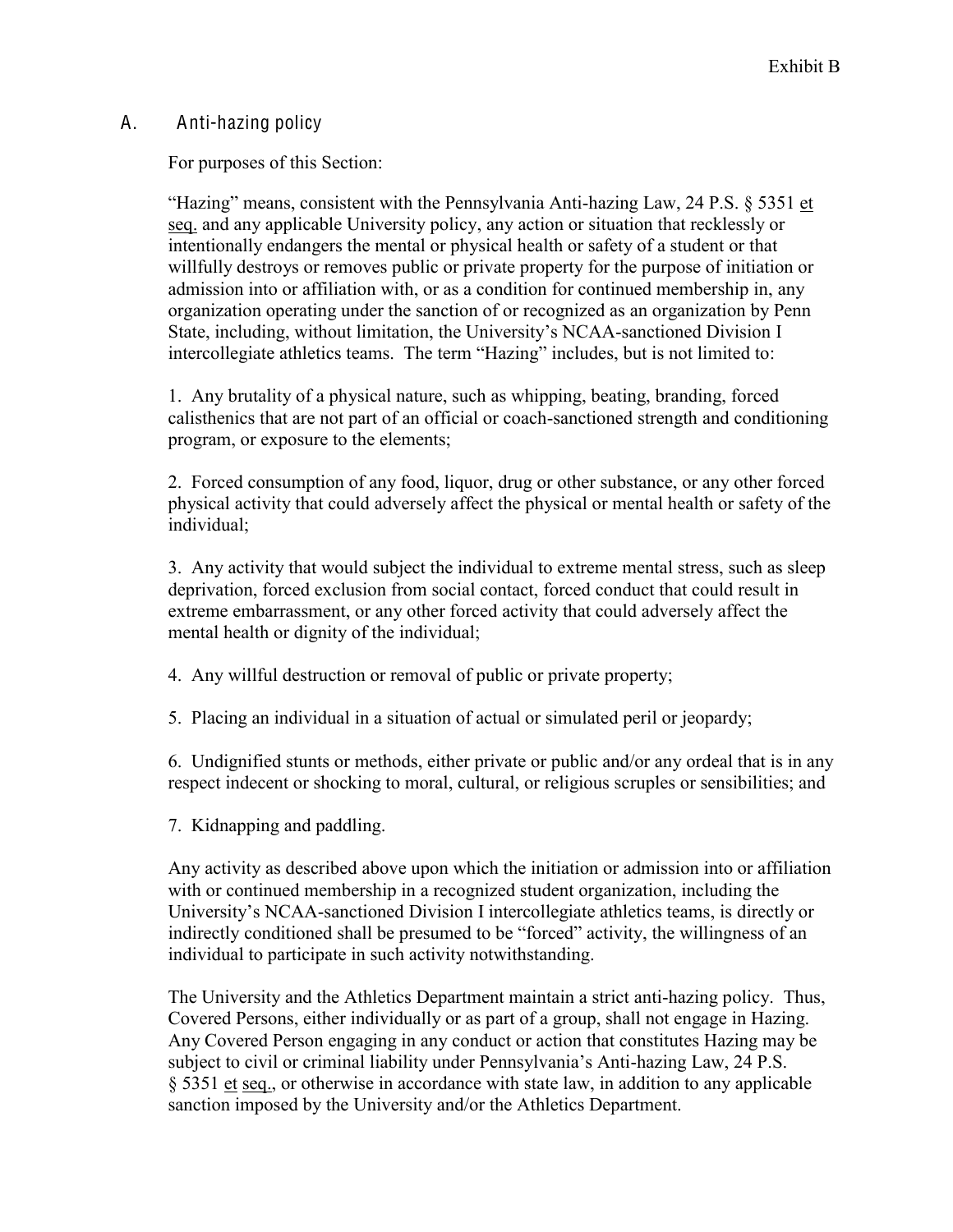Hazing is a fundamental violation of human dignity and is illegal, discriminatory, and destructive to team unity. Covered Persons are expected to report incidents of Hazing. The report of a possible allegation will be thoroughly investigated. Should a studentathlete subject to the complaint be found guilty, the student-athlete may be suspended from the team in addition to any other applicable sanctions under the University Student Code of Conduct and Conduct Procedures, which are available at for download at http://studentaffairs.psu.edu/conduct/.

## <span id="page-19-1"></span><span id="page-19-0"></span>B. EMPLOYEE RIGHTS AND RESPONSIBILITIES

## 1. Equal Opportunity

Penn State is an equal opportunity employer and, as such, takes affirmative action to ensure that applicants for employment are considered, and employees are treated, in compliance with the U.S. Constitution and the Constitution of Pennsylvania, applicable state and federal laws governing equal employment opportunity and non-discrimination in employment on the basis of age, ancestry, color, disability or handicap, genetic information, national origin, race, religious creed, sex, sexual orientation, gender identity, or veteran status. See University Policy AD42 and HR01.

It is the policy of Penn State to provide equal opportunity in all terms and conditions of employment, for all persons, as described in the University's human resources policies and procedures, which are available at http://guru.psu.edu/policies/#HUMAN. The intent of this policy is to prohibit discrimination (including sexual harassment) and to promote the full realization of equal employment opportunity through a continuing affirmative program in each administrative unit outlined in the Plan. This policy of equal opportunity applies to, and must be an integral part of, every aspect of personnel policy and practice in the employment, development, advancement, and treatment of employees, applicants for employment at the University, and student-athletes.

## <span id="page-19-2"></span>2. General

In addition to the Penn State University Policy Manual and its General Forms Usage Guide/Form Locator, which provide in-depth conditions for employment, the Athletics Department is committed to uphold the Constitution and Bylaws of the NCAA, the Big Ten Handbook, all applicable University-wide policies and procedures, the Penn State Code of Conduct for Intercollegiate Athletics, this ICA Policy Manual, and any other Athletics Department policy or procedure. Thus, this Chapter of the ICA Policy Manual provides a brief overview of rights and responsibilities under some of those documents as well as explains the additional responsibilities and conditions of employment within the Athletics Department.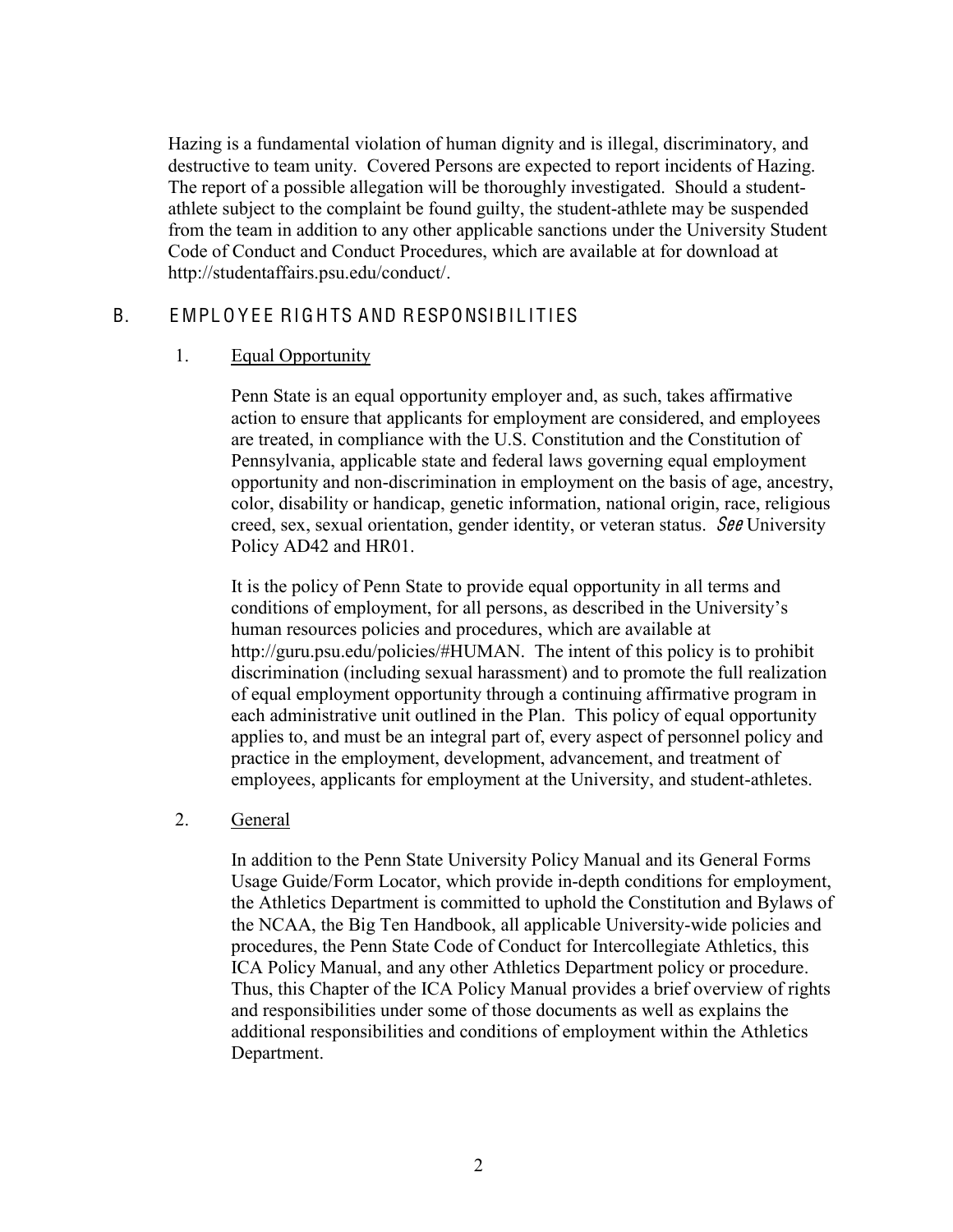### <span id="page-20-0"></span>3. Coaches/Staff Responsibilities and Authority

- a. Coaches and Staff of the Athletics Department must be leaders not only in promoting the high academic standards of the University, but also in supporting Penn State's commitment toward athletic excellence by complying with the NCAA Constitution and Bylaws, the Big Ten Handbook, the policies and procedures of the University and the Department, including this ICA Policy Manual and the Penn State Code of Conduct for Intercollegiate Athletics, and self-imposed standards of high moral and ethical conduct.
- b. The performance evaluations of athletic coaches and Staff shall be based, in part, on the individual's promotion of, and adherence to, the NCAA Constitution and Bylaws, the Big Ten Handbook, and the policies and procedures of the University and the Department, including this ICA Policy Manual and the Penn State Code of Conduct for Intercollegiate **Athletics**
- c. Coaches/Staff also have other important responsibilities in a number of areas. They have the responsibility to provide the public with a quality program and to represent the Athletics Department, the University, and the Commonwealth of Pennsylvania in a manner that will enhance and promote confidence in the Penn State athletic program. Coaches/Staff have the responsibility to take a sincere interest in both the academic and athletic activities of all student-athletes and to ensure that each individual is treated with fairness and provided with the optimal opportunity to excel. They have the responsibility to operate all programs and activities within the NCAA Constitution and Bylaws, the Big Ten Handbook, and the policies and procedures of the University and the Department, including this ICA Policy Manual and the Penn State Code of Conduct for Intercollegiate Athletics.
- d. Coaches at Penn State must sign the "Additional Terms and Conditions" for University Coaches" form prior to employment. This form represents the coach's acknowledgment of the additional conditions of employment by the Penn State Athletics Department and his/her agreement to comply with the NCAA Constitution and Bylaws, the Big Ten Handbook, and the policies and procedures of the University and the Department.

Coaches shall report by December 31 each year, on a form provided by the University, all athletics-related income and receipt of items of value from any source(s) outside the University, for the period of July 1 of the prior calendar year through the next June 30. See NCAA Bylaw 11.2.2. The completed form shall be submitted to the Director of Athletics, who shall forward all such forms for that year to the President of the University by the next January 15.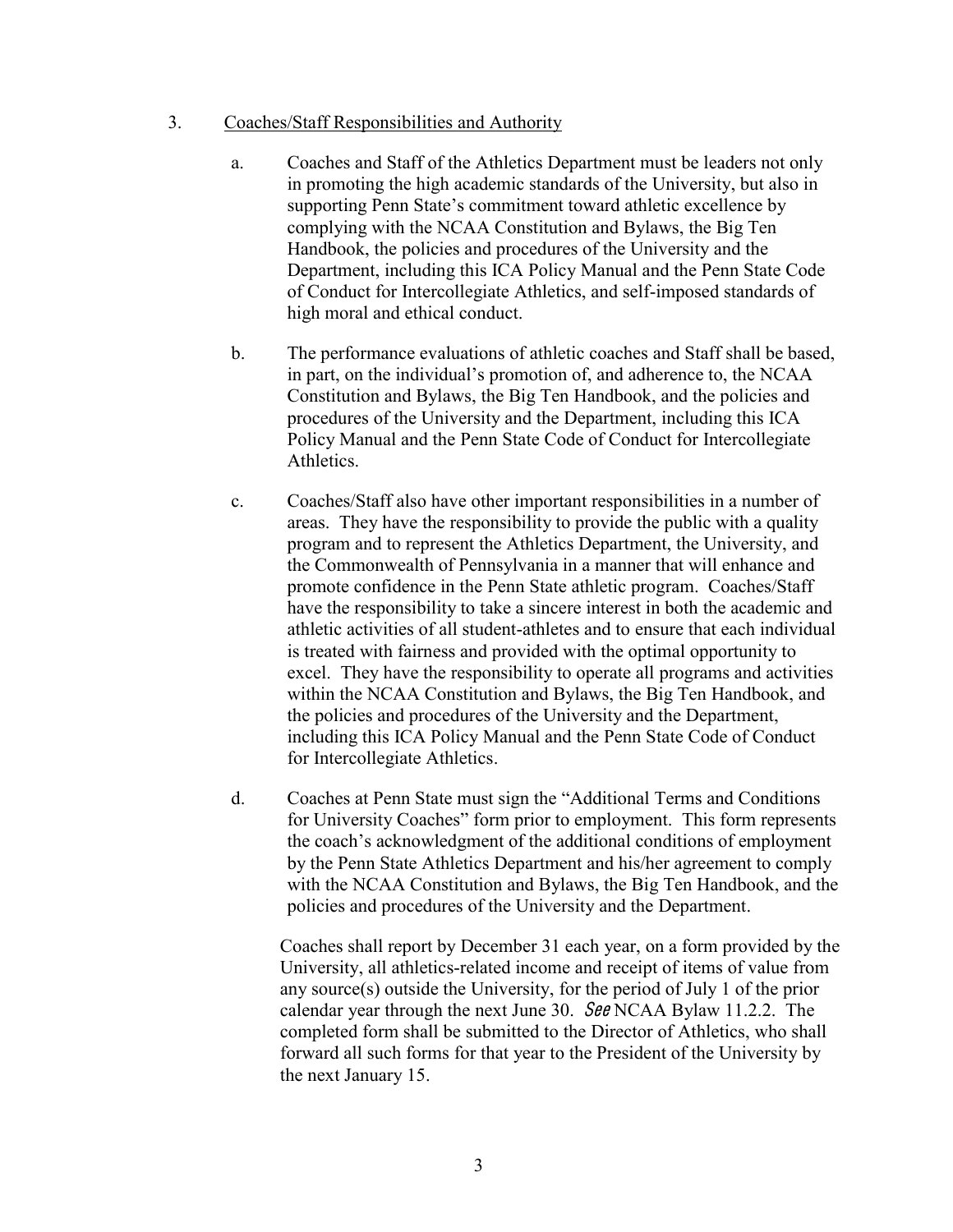- e. Coaches/Staff shall comport themselves with honesty and sports-like conduct at all times, in a manner representative of the honor and dignity of fair play and generally recognized high standards associated with wholesome competitive sports.
- f. Coaches/Staff shall act in a manner consistent with the NCAA Constitution and Bylaws, the Big Ten Handbook, the University Policy Manual, this ICA Policy Manual, the Code of Conduct for Intercollegiate Athletics, and/or any other applicable University and/or Athletics Department policies and procedures. See, e.g., NCAA Bylaws 10.02 and 10.3 (impermissible wagering), NCAA Bylaw 11.1.3 (impermissible use of NCAA affiliation for endorsement of products and/or services), NCAA Bylaws 11.3.2.1 through 11.3.2.8 (permissible and impermissible income and remuneration).
- g. Coaches shall, in the event a student-athlete has violated the NCAA Constitution and/or Bylaws, the Big Ten Handbook, and/or any applicable University or Athletics Department policy or procedure, immediately report any such violation to the appropriate University and/or Athletics Department personnel.
- h. Coaches shall immediately report to the Athletics Director or his designee any significant disciplinary sanction imposed on a student-athlete, including but not limited to dismissal from the team.
- i. Coaches shall immediately report to the Athletics Director or his designee any significant incident or any other incident that may reflect upon the reputation and/or interests of the University and/or the Athletics Department.

A coach or Staff member found in violation of the above rules, the NCAA Constitution and Bylaws, the Big Ten Handbook, and/or the policies and procedures of the University and/or the Department shall be subject to appropriate disciplinary or corrective action, as determined by Penn State or the Athletics Department, or both, including, but not limited to, termination of employment and those actions set forth in the enforcement provisions of the NCAA Constitution and Bylaws.

### 4. Team Rules

All head coaches of the University's NCAA-sanctioned intercollegiate athletics teams shall have the discretion to establish team rules but shall implement and enforce those rules consistently across similar sets of circumstances under which any particular team rule has been violated. Coaches shall enforce the rules without regard to the athletic ability of any particular student-athlete. In the event a student-athlete has violated a team rule or any applicable University or Athletics Department policy or procedure, the head coach of the student-athlete's sport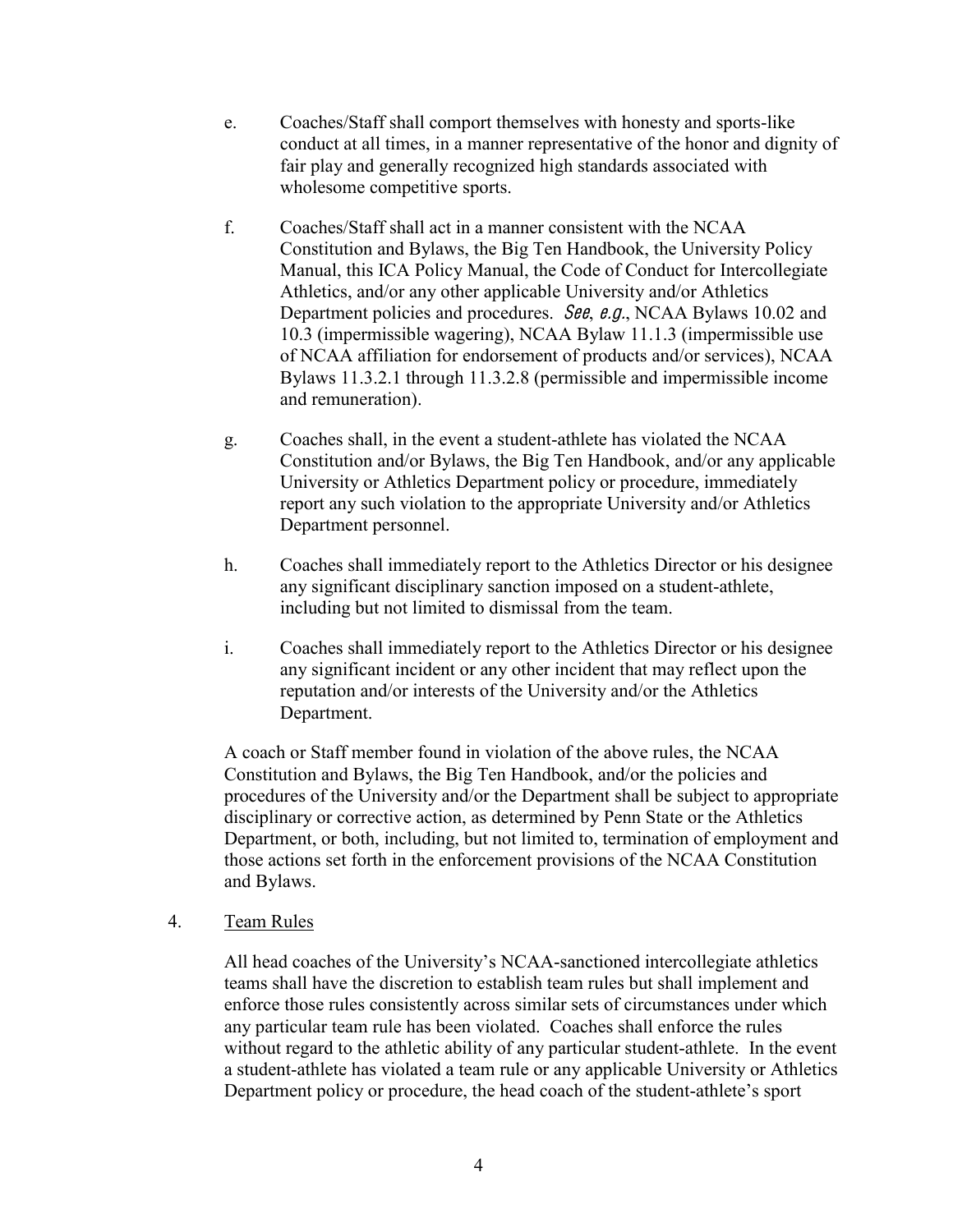shall immediately report any such violation to the appropriate Athletics Department personnel and shall impose a penalty that is consistent with sanctions applicable University-wide to other students but may, in the coach's discretion, impose a harsher sanction.

Although it is recognized that head coaches have the discretion to establish team rules, it is recommended that the rules that are established contain, at a minimum, the following provisions:

- a. That the student-athlete must abide by the NCAA Constitution and Bylaws, the Big Ten Handbook, the Penn State Code of Conduct for Intercollegiate Athletics, and any and all applicable University and Athletics Department policies and procedures, including this ICA Policy Manual, and the University Student Code of Conduct;
- b. That the student-athlete shall regularly attend classes and study hall hours;
- c. That the student-athlete shall seek academic assistance in the event that he/she has received a failing grade on any test, quiz, or midterm, or final examination; and
- d. That the student-athlete shall respect the dignity of all persons regardless of the person's age, ancestry, color, disability or handicap, genetic information, national origin, race, religious creed, sex, sexual orientation, gender identity, or veteran status.

## <span id="page-22-0"></span>4. Human Resources

Except as expressly noted below, as employees of a University department, Athletics Department employees are governed by University human resources policies and procedures, <sup>s</sup>ee http://guri.psu.edu/policies/#HUMAN, and, where applicable, the Collective Bargaining Agreement between Penn State and Teamsters Local Union No. 8 (July 1, 2011 through June 30, 2014) ("Union" Contract"), a copy of which is available for download at http://ohr.psu.edu/assets/employee-relations/documents/TeamstersContract2011- 2014.pdf.

<span id="page-22-1"></span>5. Parking

Parking also is governed by University policies and procedures. See http://guru.psu.edu/policies/#BUSINESS.

<span id="page-22-2"></span>6. Key Security and Access

Key security and access also are governed by University policies and procedures. See http://guru.psu.edu/policies/#SAFETY.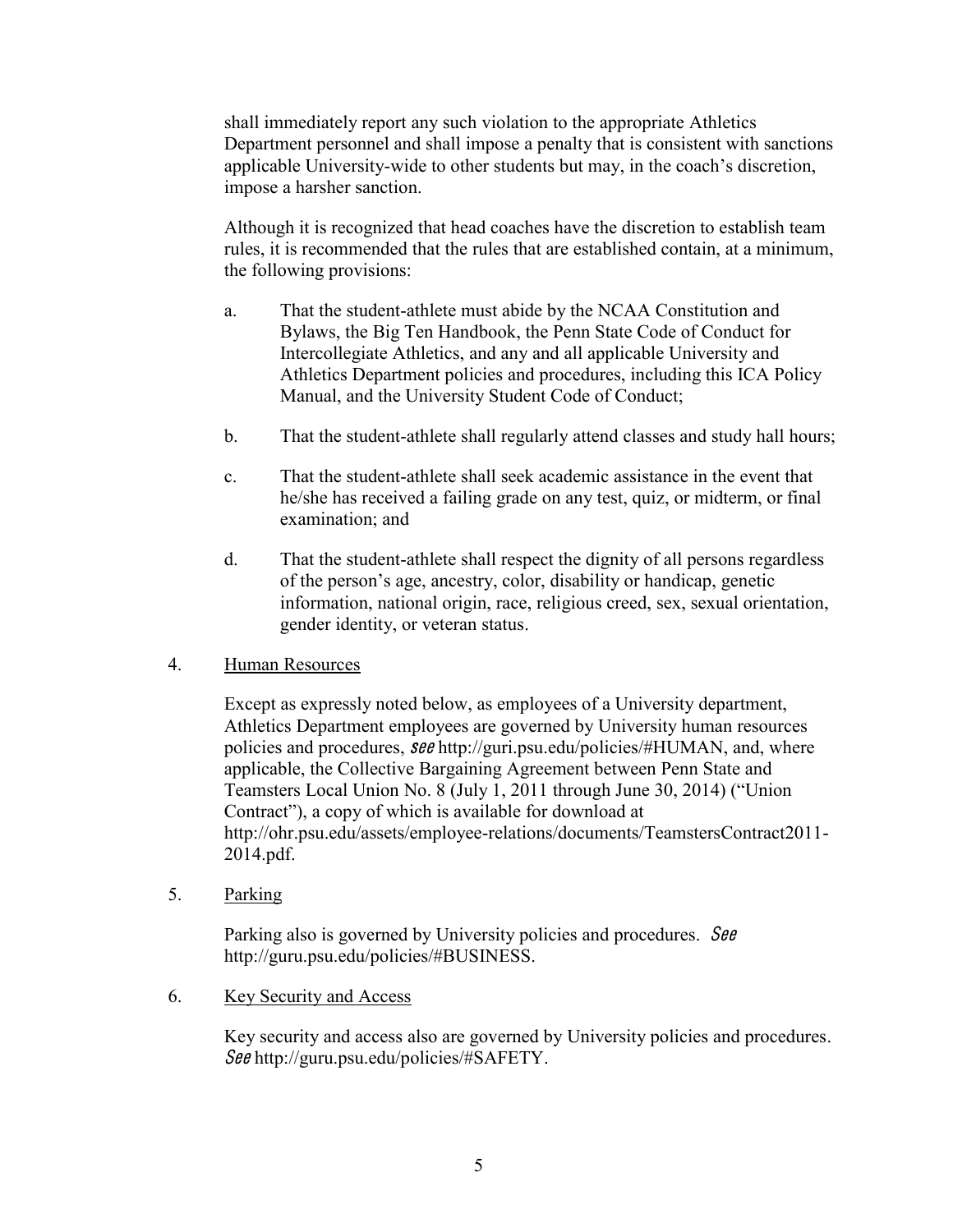### <span id="page-23-0"></span>7. Data Security

The University has established policies and guidelines for the protection and retention of information processed and stored by the University. This includes all data in any form (paper, film, videotape, electronic, etc.) owned by the University, including the Athletics Department, and used to conduct University or Department business. Please refer to the following University policies and guidelines:

- a. AD20 Computer and Network Security, available at http://guru.psu.edu/policies/AD20.html;
- b.  $AD23 Use$  of Institutional Data, available at http://guru.psu.edu/policies/AD23.html;
- c.  $AD71 Data Categorization, available at$ http://guru.psu.edu/policies/AD71.html;
- d. ADG01 Glossary of Computerized Data and System Terminology, available at http://guru.psu.edu/policies/ADG01.html;
- e. ADG02 Computer facility Security Guideline, available at http://guru.psu.edu/policies/adg02.html; and
- f. ADG07 Data Categorization Examples, available at http://guru.psu.edu/policies/ADG07.html.

## Computerized Data

- a. Access to and use of computer facilities, electronically stored data, and software shall comply with all federal and Pennsylvania laws, the rules and regulations of the University, the Penn State Code of Conduct for Intercollegiate Athletics, this ICA Policy Manual, and all other policies and procedures of the University and the Department. Misuse of computers, computer facilities, and software are violations of law and may be charged as such. Members of the University community also may be subject to University action.
- b. It is a violation of University rules and regulations to:
	- 1) Intentionally and without authorization access, alter, interfere with the operation of, damage or destroy all or part of any computer, computer system, computer network, computer software, computer program, or computer database, or
	- 2) Intentionally or knowingly and without authorization give or publish a password, identifying code, personal identification number or other confidential information about a computer,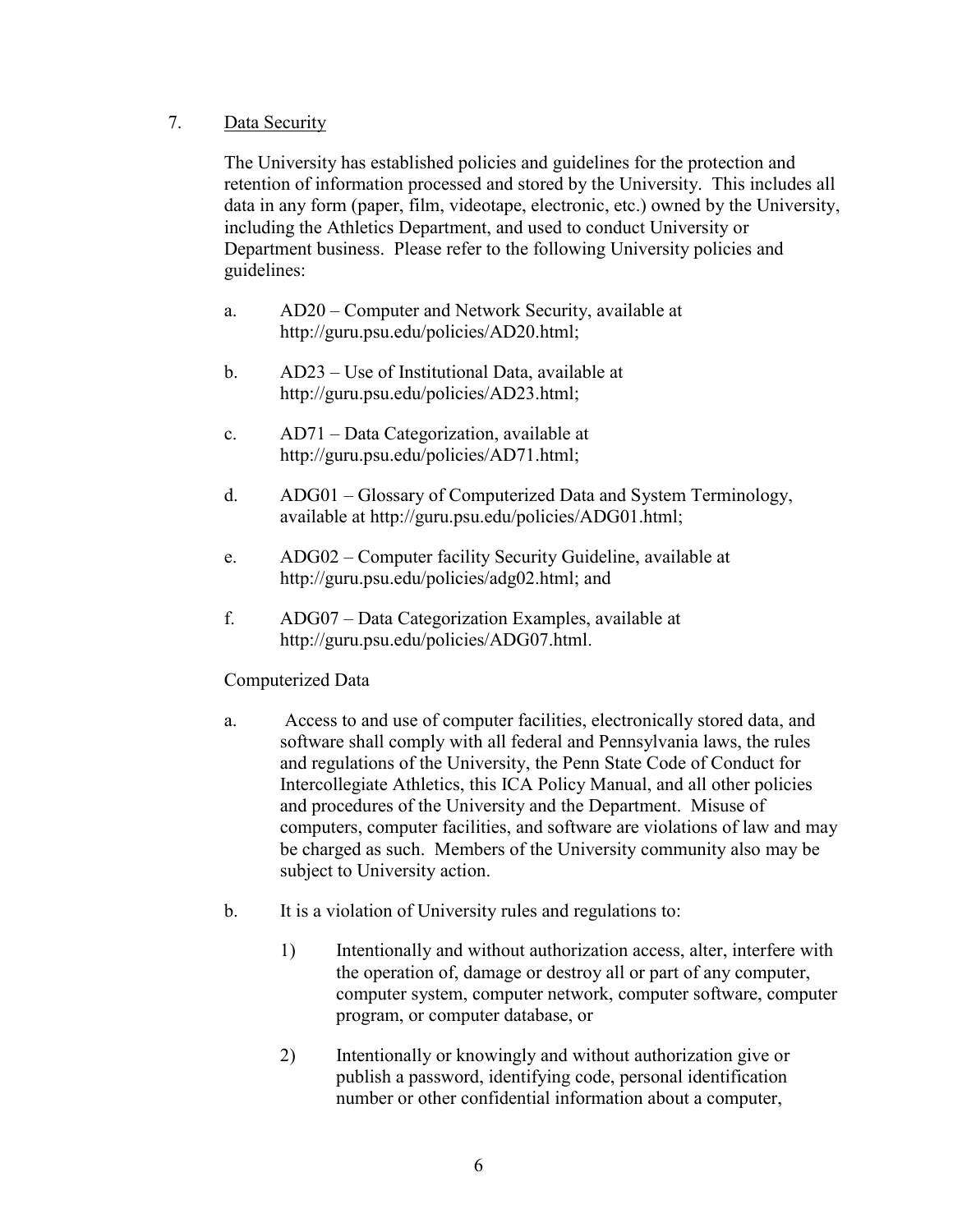computer system, computer network or data base.

- c. University rules and regulations apply to all University computers and computer equipment, computerized data and all data owned or held through agreement by the University. These rules and regulations also may apply to computer equipment and data belonging to or held by agreement by members of the University community or others when violations are deemed to have a substantial adverse effect upon the University community or upon individual members of the University community.
- d. It is important that members of the University community respect the rights of each other by not violating authorized access to, or reproduction or destruction of, work.
- e. It also is important to exercise due care to protect data from unauthorized use, disclosure, alteration or destruction.

### Personal Computers

Athletics Department personnel operating personal computers should take precautions to protect the data stored on hard drives and back-up disks.

The following procedures are recommended to ensure protection of data on a personal computer:

- a. Utilize passwords when units are networked.
- b. Back up the content of the hard drive onto an external drive to prevent accidental loss of data.
- c. Equip computers with power surge protectors.
- d. Lock rooms containing personal computers.
- e. Restrict use to authorized individuals (for example, no students, individuals from other offices, etc.).

### <span id="page-24-0"></span>8. Hiring/Termination Policies

a. Establishment of New Full-Time Staff or Tech-Service Position.

The establishment of new full-time Staff or tech-services positions in the Athletics Department is subject to the relevant University policies and procedures. See http://guru.psu.edu/policies/#HUMAN. In addition:

1) The establishment of each new full-time Staff or tech-service position in the Athletics Department requires the prior approval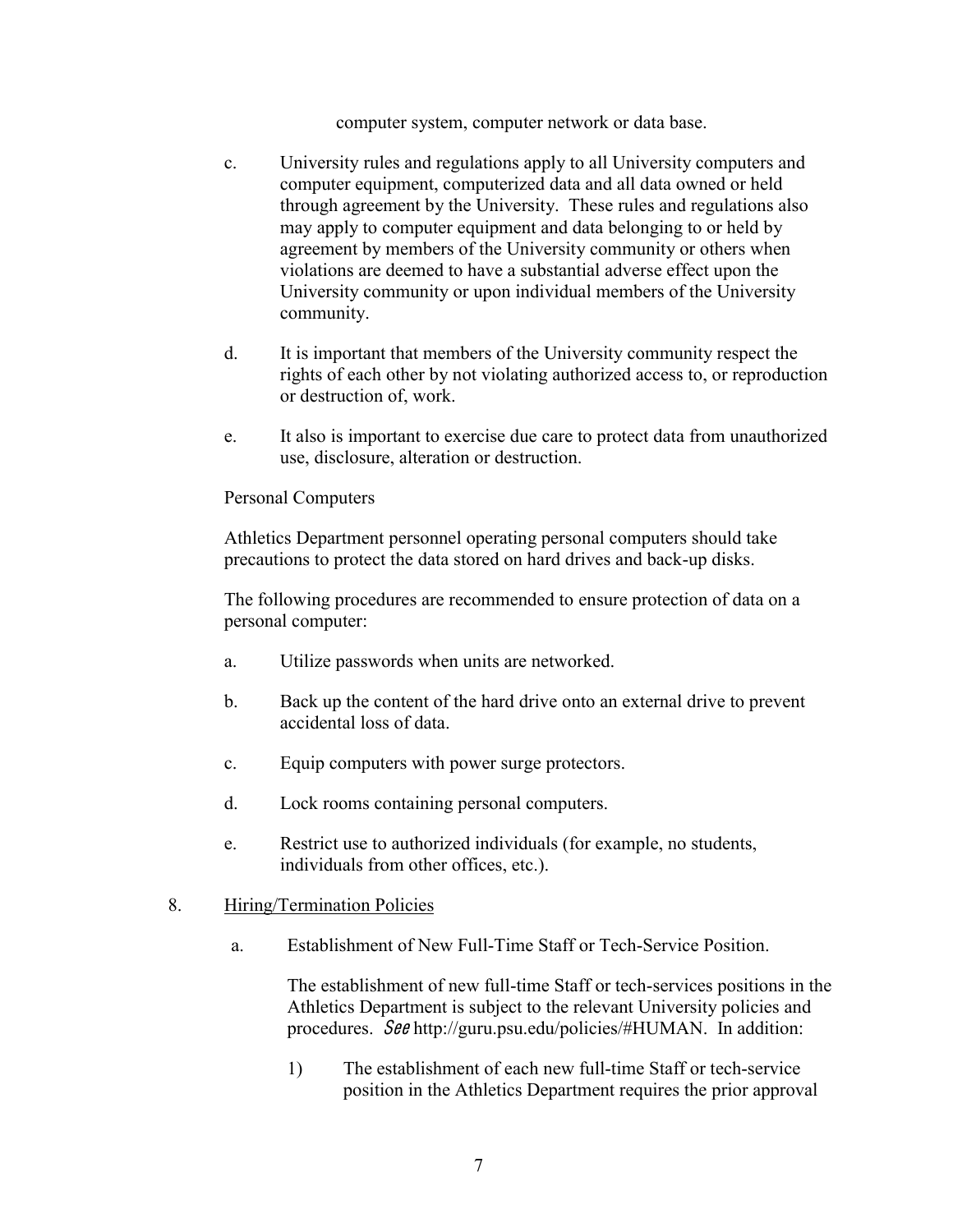of, and a position description approved by, the Director of Athletics or his designee.

- 2) The Director of Athletics or his designee shall provide information on the new position to the University's Employment and Classification Division. The Division then has the responsibility to determine the proper classification under the provisions of the federal Fair Labor Standards Act and the proper salary range for the position.
- 3) All positions established, whether on newly-approved budgets or established through budgetary reallocation authorized by the Director of Athletics, have only tentative approval subject to review by the Employment and Classification Division.
- 4) Salary rates for Athletics Department Staff positions requiring specialized background peculiar to a single area of the University are set through consultation by the Director of Athletics or his designee and a representative of the University's Employment and Classification Division.

## <span id="page-25-0"></span>9. Wage Payroll Employees

- a. The status of all non-regular, non-full-time employees (e.g., part-time and casual employees) performing Academic, Staff, or Technical-Service work is described as "Wage Payroll" status. The Union Contract and the University's human resources policies and procedures thoroughly describe the definition and the specific policies relevant to Wage Payroll status. These University policies and procedures and the Union Contract also govern such issues as the establishment of a new Wage Payroll position, Wage Payroll pay policies (including check delivery), overtime, holidays, earned time, healthcare insurance, retirement benefits, records, and termination. In addition:
	- 1) The establishment of all new wage payroll positions in the Athletics Department requires the approval of the applicable Budget Administrator.
	- 2) A Wage Recommendation form shall be submitted by the hiring department to the Athletics Department Human Resources office.

## <span id="page-25-1"></span>10. Telephone Calls

- a. It is not permissible for employees of the University to use a University or Athletics Department telephone or credit card for personal reasons without charge or at a reduced rate.
- b. University departments receive direct monthly billings, indicating for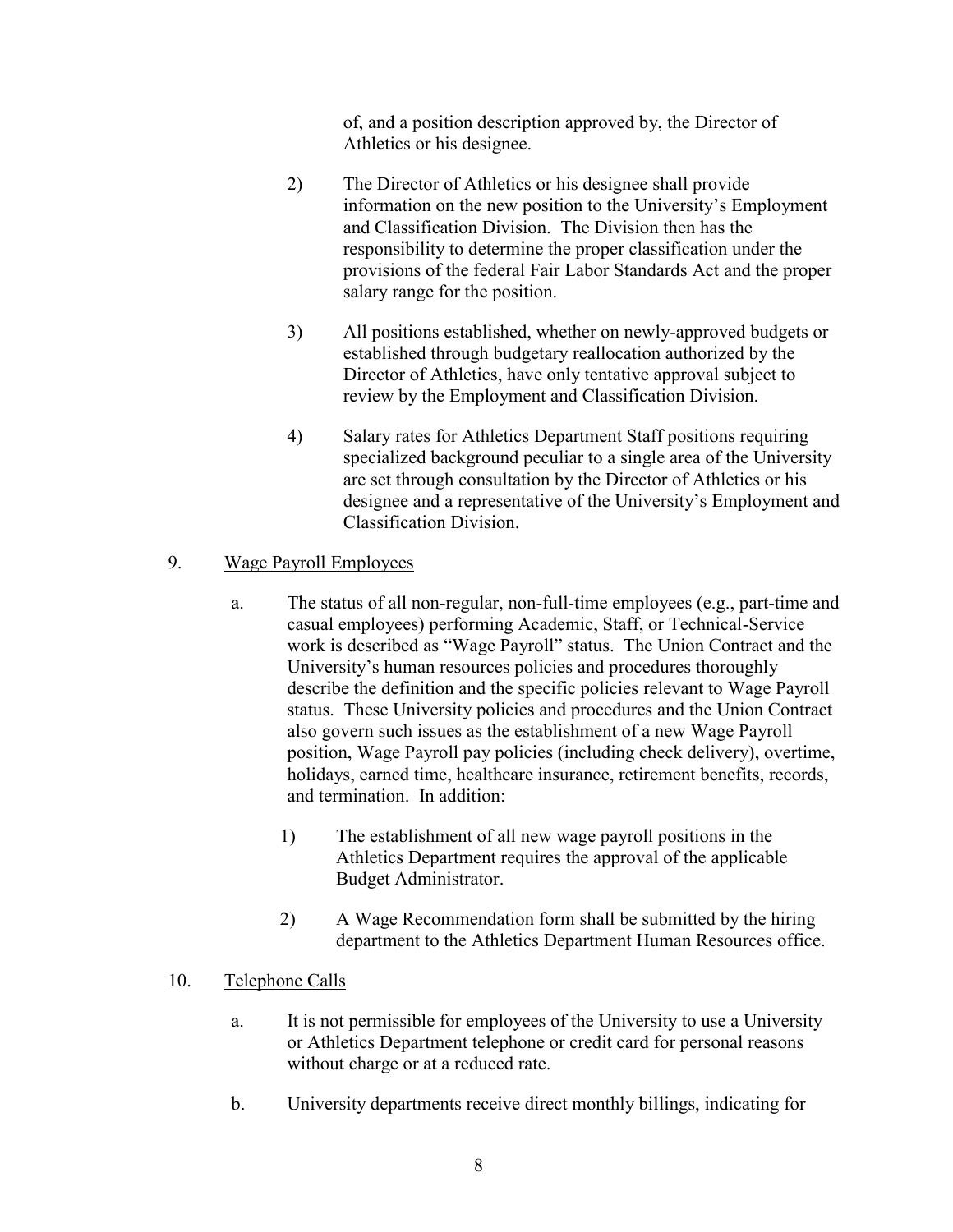each phone call made: the time and date of the call, the number from which the call was placed, the number called, and the length and charge of the call.

c. Telephone cards and credit card calls should be treated as any long distance call and used strictly for University business. Unauthorized use of University lines for personal long distance calls is a misuse of University funds and will be viewed accordingly.

## <span id="page-26-1"></span><span id="page-26-0"></span>C. STUDENT-A THLE TES RIGHTS AND RESPONSIBILITIES

### 1. General

Every student-athlete must recognize that his/her membership on a Penn State NCAA-sanctioned Division I athletic team is a privilege and not a right and must further recognize that his/her primary role is to be, first, a student, and an upstanding member of the Penn State community. Every student-athlete must be committed to academic and athletic excellence, scholarship, integrity, ethical conduct, diversity, leadership, public service, athletic performance, and sportslike conduct.

By accepting the privilege of belonging to a Penn State team, each student-athlete must fully abide by—in addition to the express terms contained in the Penn State Code of Conduct for Intercollegiate Athletics and the Student-Athlete Handbook and Planner that every student-athlete receives and additional copies of which may be obtained at the Athletics Department Compliance Office—the policies and procedures set forth in the University Policy Manual, the University Student Code of Conduct and Conduct Procedures, the NCAA Constitution and Bylaws, the Big Ten Handbook, this ICA Policy Manual, and any other applicable University and/or Athletics Department policies and procedures.

<span id="page-26-2"></span>2. University Student Code of Conduct and Penn State Code of Conduct for Intercollegiate Athletics

Student-athletes are expected to adhere to the University Student Code of Conduct and Conduct Procedures as well as the Penn State Code of Conduct for Intercollegiate Athletics. Although the two documents contain similar and/or overlapping standards and expectations, they are two distinct documents. Whereas the Penn State Code of Conduct for Intercollegiate Athletics serves as a guidepost to direct the ethical bearing of the Athletics Department—of which every student-athlete is a member—the University Student Code of Conduct and Conduct Procedures operates both at the University and athletics level. Accordingly, the University Student Code of Conduct and Conduct Procedures applies to every student-athlete. Thus, student-athletes are subject to the regular University discipline system, as administered by the Director of the Office of Conduct Standards, for violations of the University Student Code of Conduct and Conduct Procedures.